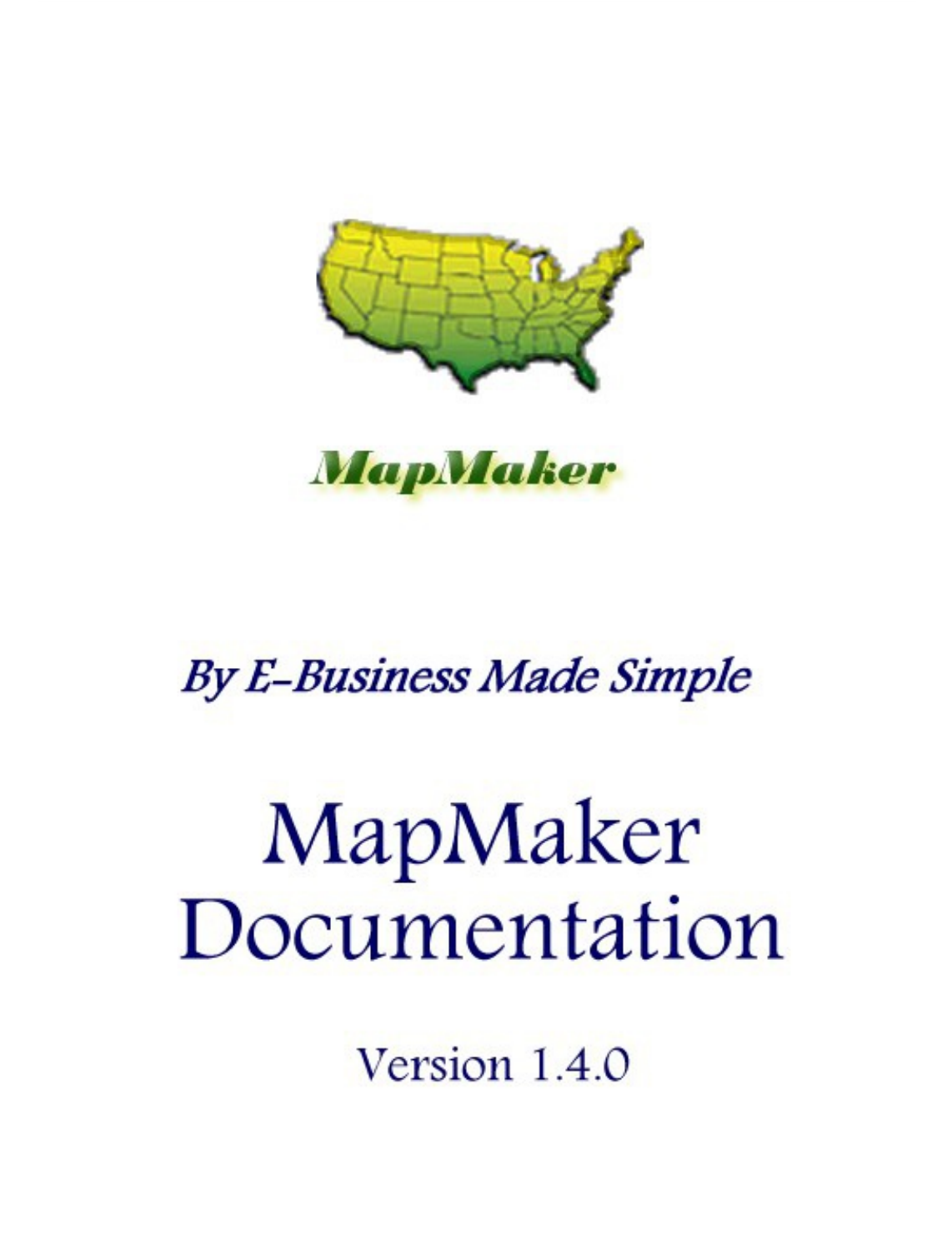Introduction

 $\blacksquare$ 

# $\triangle$  $\odot$

#### **Introduction**

**Getting Starting** Welcome Contacting Us **Map Maker Overview** Sizing Map Determine Number of Maps Map Images & Names Add Site Boxes Position Site Boxes Deleting a Site Box Changing a Site Box Size Disable Maps in RV Park

### **FAQ**

**Revisions**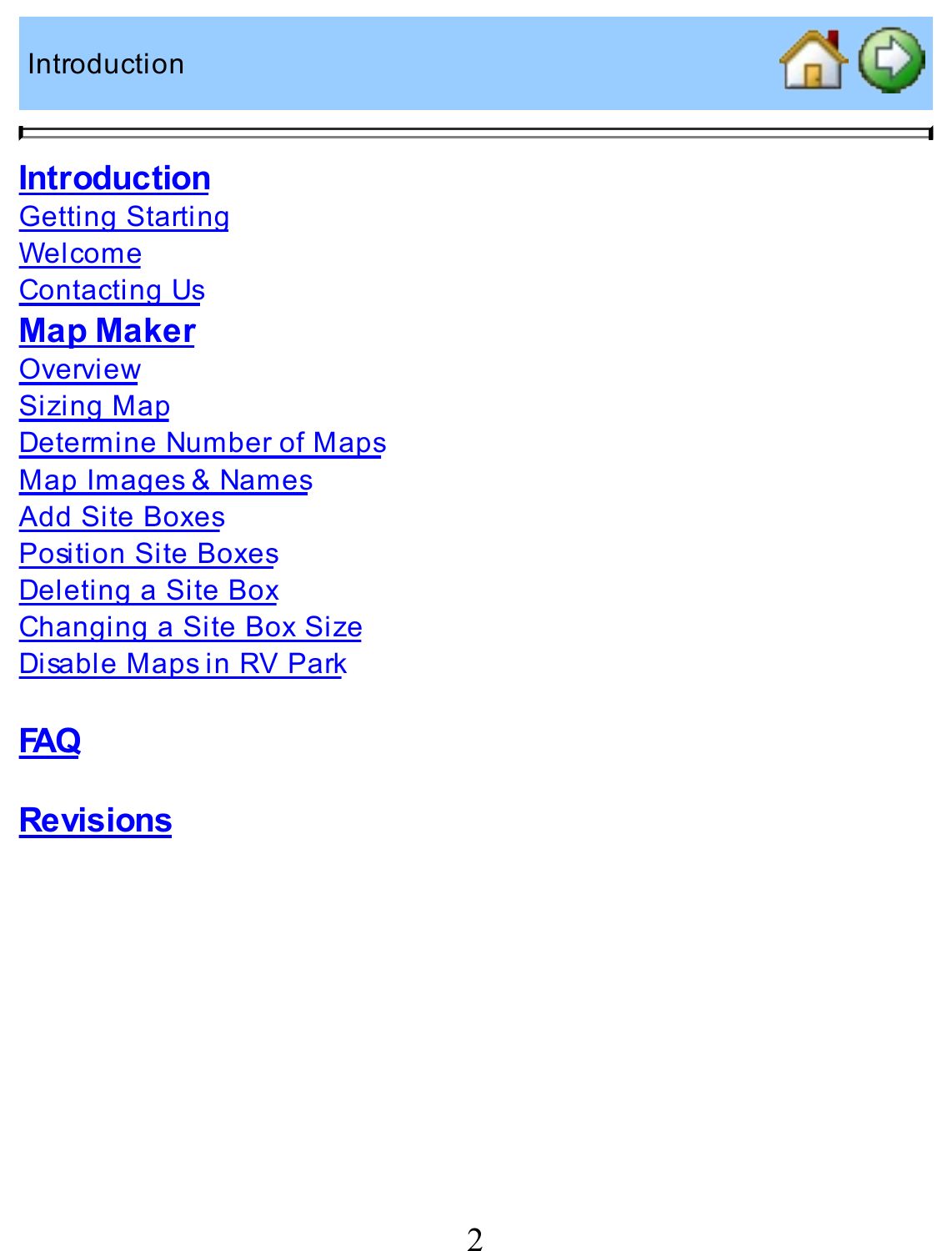#### **Getting Started**



Before you start using this tool there are a few things you need to do:

- 1. **Determine how you want to organize your Park Map(s)** - you can have as many as 4 separate Maps to define your Park. You will need an Image of each that are located in your RV Park Software Database Directory, as defined in the RVPark Software Park Information settings. This setting is made in the RV Park Software Setup program, not in this program.
- 2. **All Sites Must FIRST be setup in the RV Park Software program BEFOREyou can define the sites on the Map(s) with this program.** This program will allow you to position EXISTING Sites on the active Map. It is also important to know that this program gets the next Site in their Created Order (which may Not be the Alias Number Order you defined). If you put the wrong site on the wrong Map you can easily Delete it, move to the right Map, and recreate it.
- 3. **Have an Image of your Maps** You will need a computer based Image of the Map(s) you want to use. It needs to be located in the same directory where your Database resides. You can look in the Park Information panel to determine where you database is being kept. ManyParks have a paper copy of their Park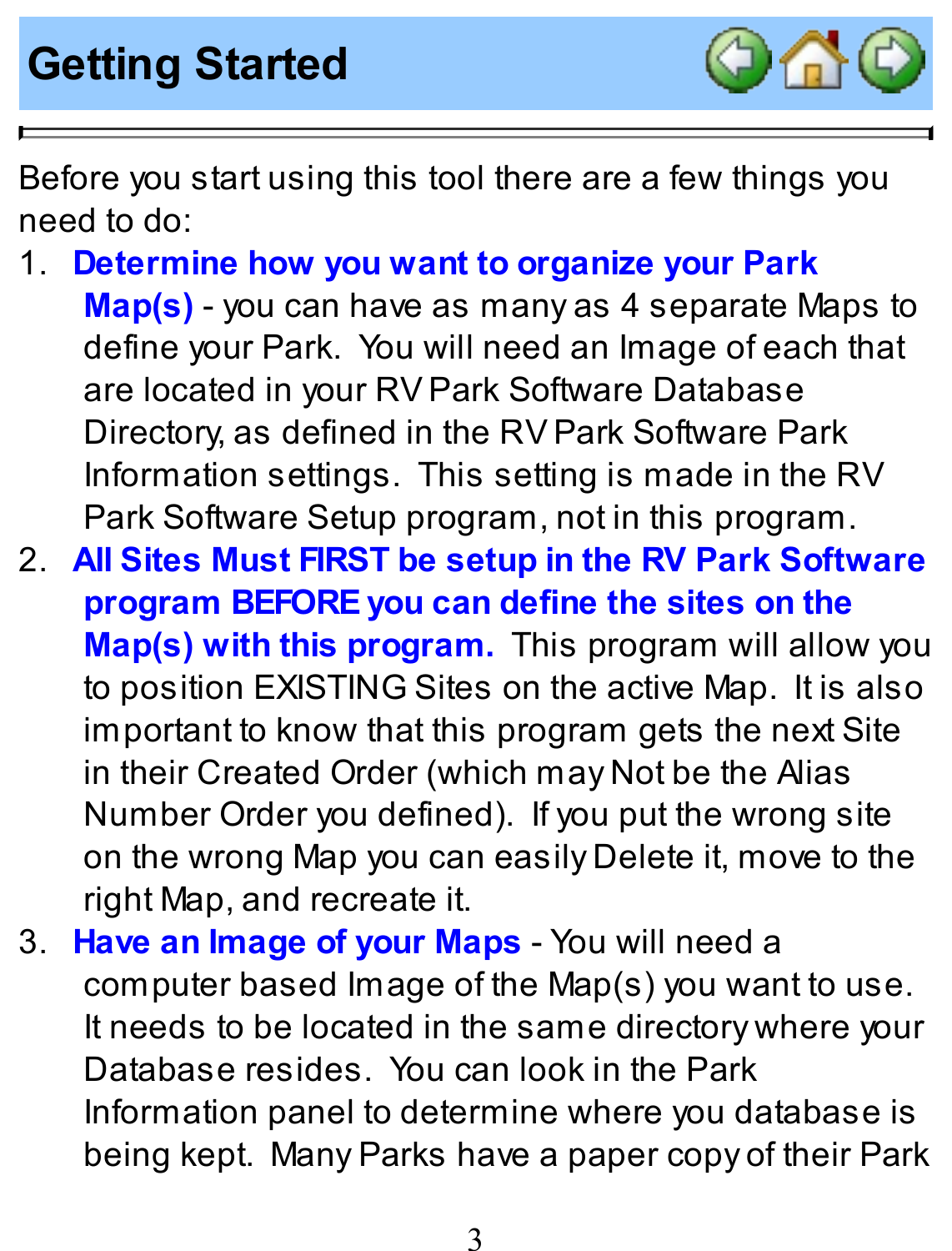Map to help Guests get to their site. If you have a computer based image of this, you are there, if not, there are several companies that will convert the paper into an Image you can store on your computer, like Office Depot; Office Max; etc. If you can get the Image formatted in approximately 1600 Wide X800 High pixels you would be close to what you need. The actual image will be somewhere around 18800 X8600 pixels. I have also used an Image from a Park's website. If you have a Scanner, you can scan a paper copy of the Map and create the Image you need also. If all else fails, you can send us your art work and we can prepare an Image. The best image is either a JPG or GIF type Image.

**NOTE: Once you have started this process the Map option on the RV Park Software Main Panel will start working ... even if you don't finish the Map Maker process.**

Once you have these things done, making your Maps will be real easy.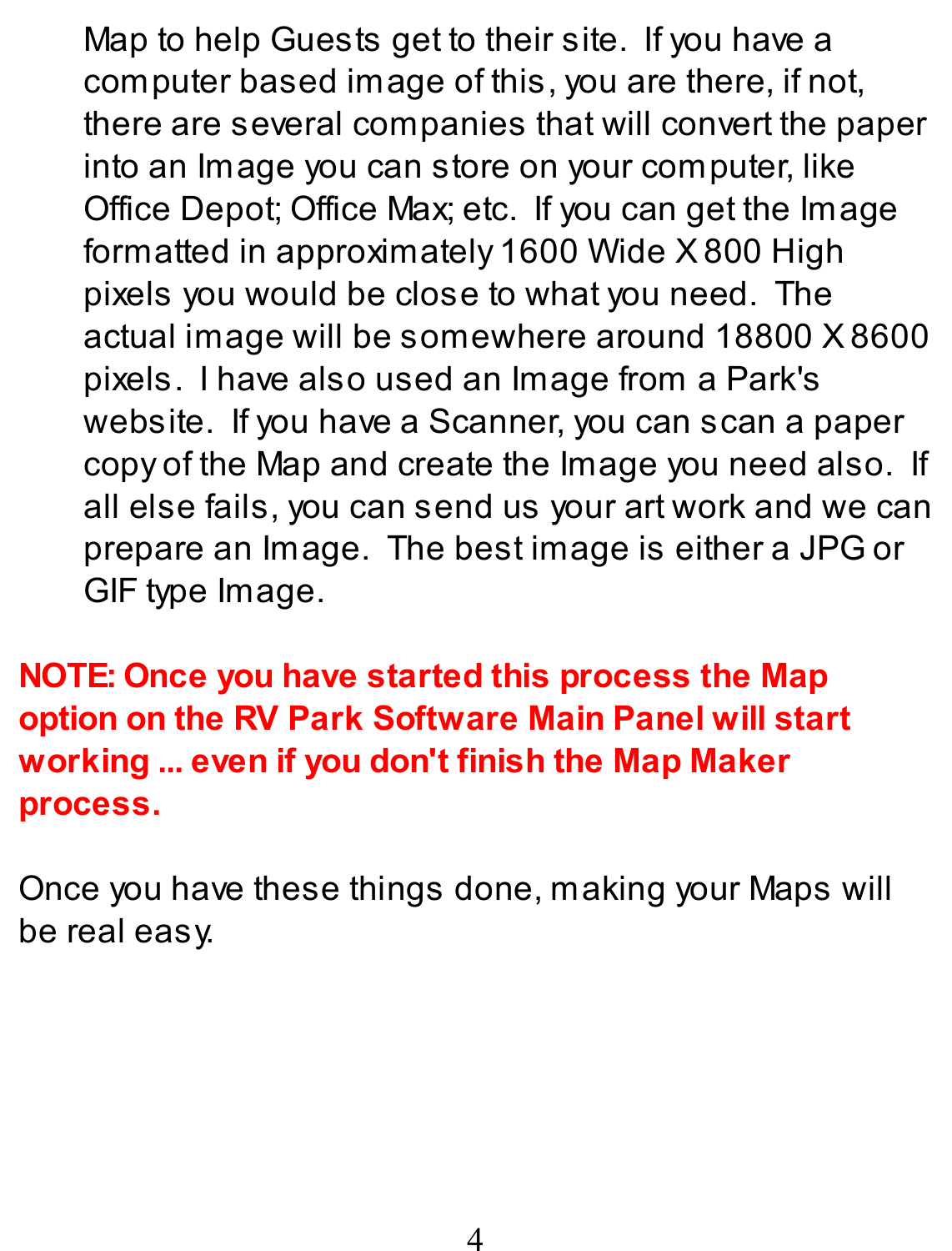#### **Welcome**



Once you have the **Getting Started** things done, making your Park Maps should be real easy.

This tool was developed to make it as simple as possible for you to have Park Maps with the RV Park Software program and no additional costs like most of the competitors. It also makes it a snap to update, change, or revamp your Maps quickly and easily. This tool has been kept as simple as possible, yet allows one to put a Map up in very little time ... well, depending on how many sites and Maps you elect or have to define, pretty quickly.

So, lets get started with the **Overview** first. Read everything first (it's pretty short) and using the tool will be much easier.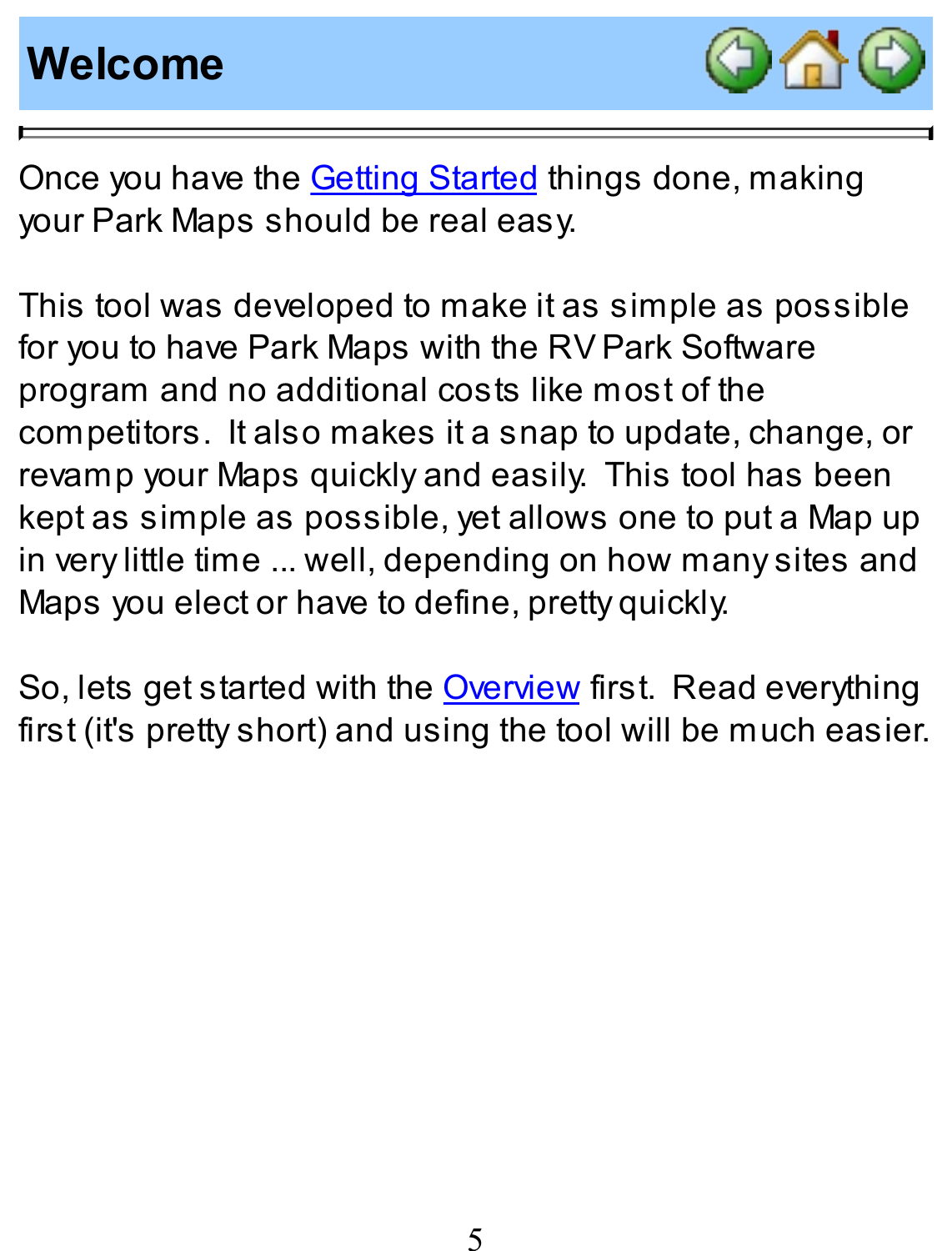# **Contacting Us**



If you need to contact us:

E-Business Made Simple PO Box 70 Howard, CO 81233-0070 (719) 239-9768 at these prices, don't expect a toll free number support@e-businessmadesimple.com

If you want to Purchase RV Park Software, please visit: http://rvparksoftware.us/BuyRVPark.asp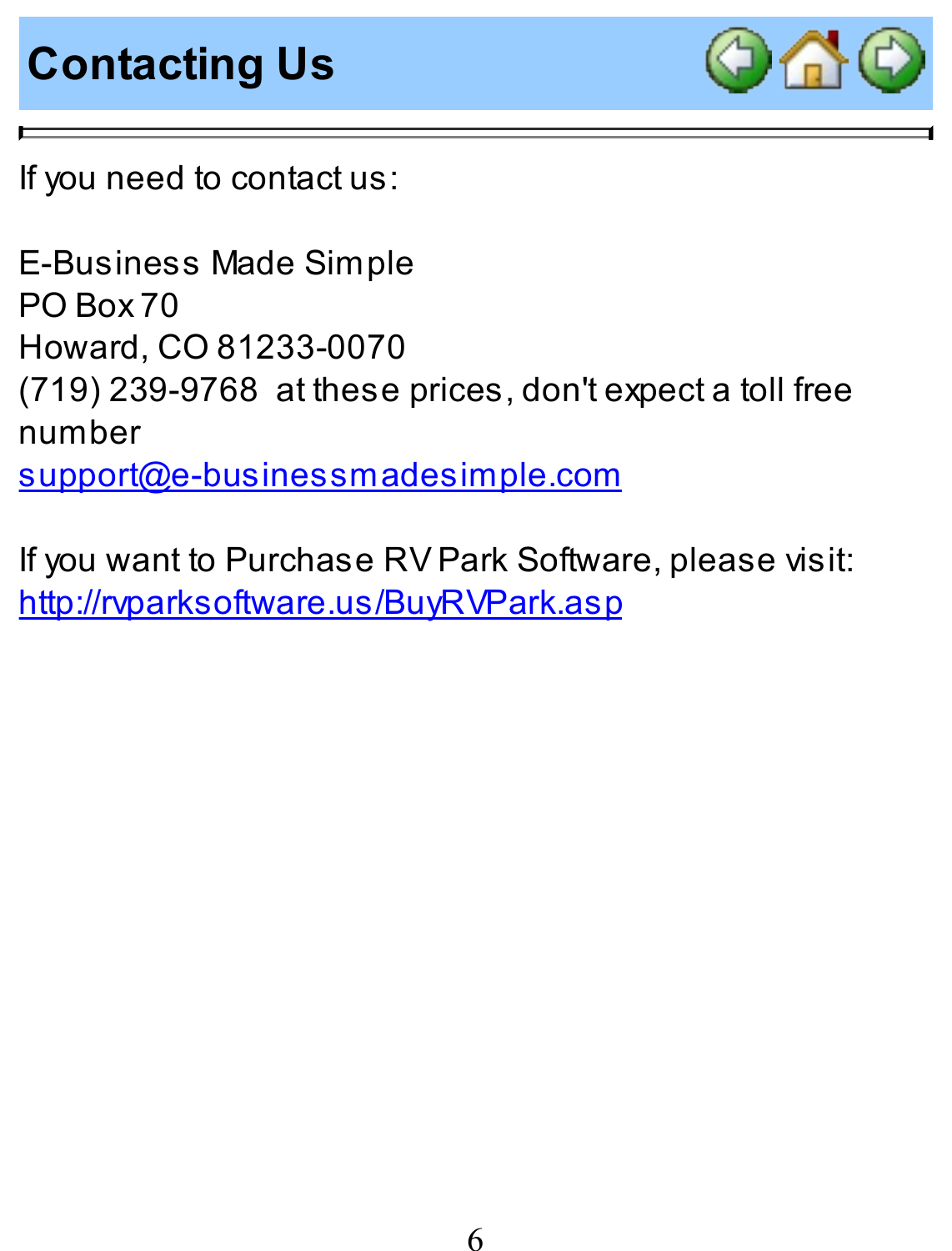Map Maker Tool **Introduction Getting Started** Welcome Contacting Us Map Maker **Overview** Sizing Map Determine Number of Maps Map Images & Names Add Site Boxes Position Site Boxes Deleting a Site Box Changing a Site Box Size Disable Maps in RV Park Reset Map Size/Legends/Boxes FAQ **Revisions**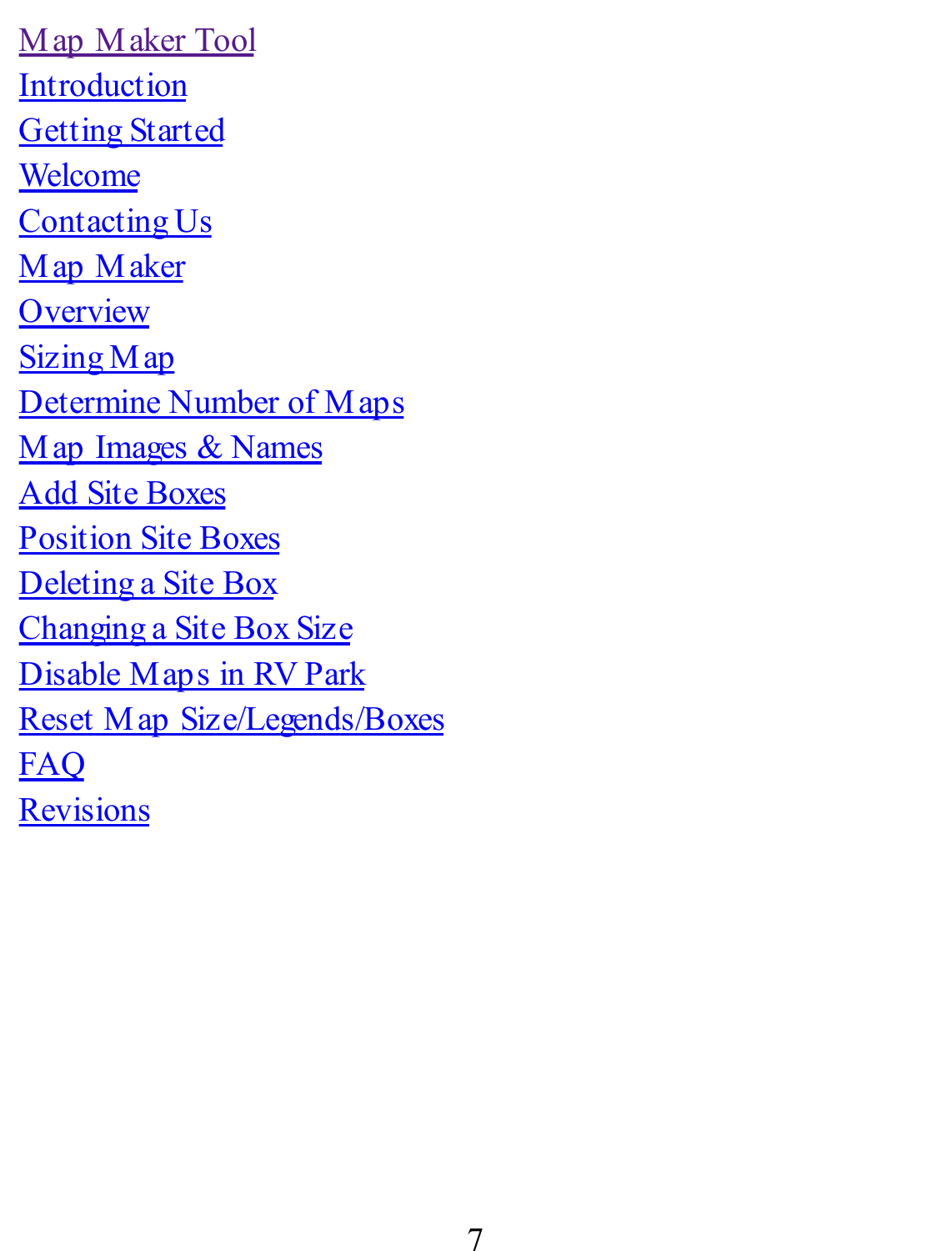#### **Overview**



This tool provides a "Stepwise" approach to creating your Maps for use in RV Park Software. Once the Getting Started things are complete, just do the following Steps in the order provided and you will have your Map(s) running in minutes. Make sure you have done the Getting Started things before following these steps.

The Steps are as follows:

- 1. Size the Maps You will need to make the Maps as large as possible for your **smallest screen computer** you are operating with RVPark Software. If you use the Largest Screen computer and you have smaller screen computers, the Image and some of the Sites may not be visible.
- 2. Determine the Number of Map(s)- You can have up to 4 Maps. The fewer Maps you use the easier time you will have using them in the RVPark Software, but sometimes one just doesn't do the trick. So, you can define up to 4.
- 3. Map Images & Names For each Map you will need an Image and a Tab Name. The Image can be a JPG or GIF (others may work, but these are the best). Put the Images in the Database Directory and enter their names in the fields for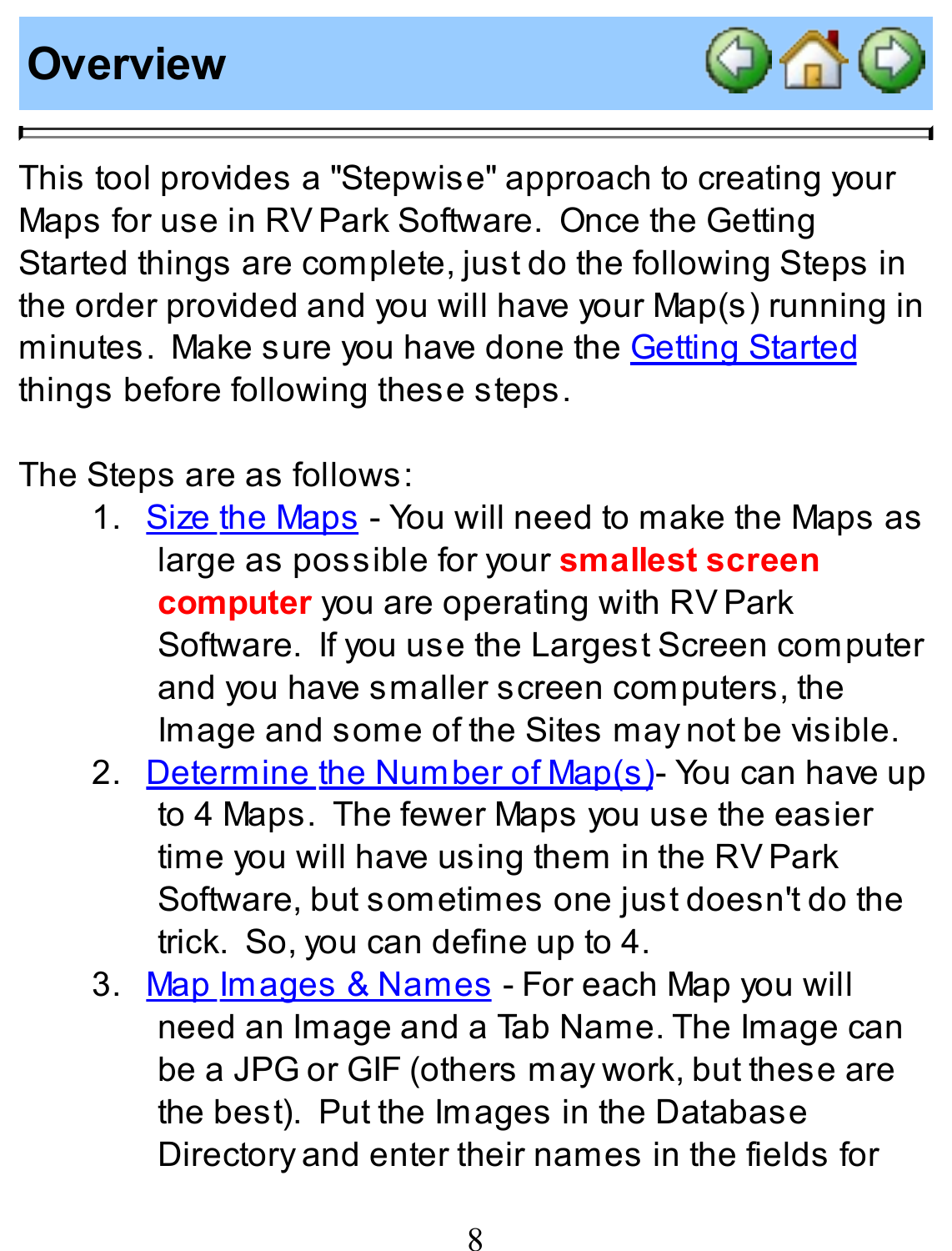each Map Tab. The Names for the Tabs can be whatever you want.

4. Add Site Boxes - The Add Site Button will let you know (before you press it) the Site Alias number that will be created next on the Map Tab you are currently on when pressed. It will appear in the Upper Left portion of the Map. Placing your mouse over it, the Alias Site Number will be displayed.

**NOTE:** The Yellow Get Next Site button, will allow one to cycle through the Sites not yet on a Map if you wanted to skip placing some defined Sites and only place certain ones on the Map. Just press the Get Next Site button and the Add Site Boxes button will change to the next Site for placement

5. Positioning Site Boxes - Once the new Site is Added to the Map, simply use the left mouse button and select the Site Box to move, keep the mouse button depressed and Drag the Box to the new location and release the mouse button. The location may not be perfect, so you can click on it and drag it again, or once it is selected, you can use Keyboard buttons to "tweak" the Box location. "R" (upper or lower case) will "Tweak" the Box to the right; "L" to the left; "U" up; and (you guessed it) "D" down.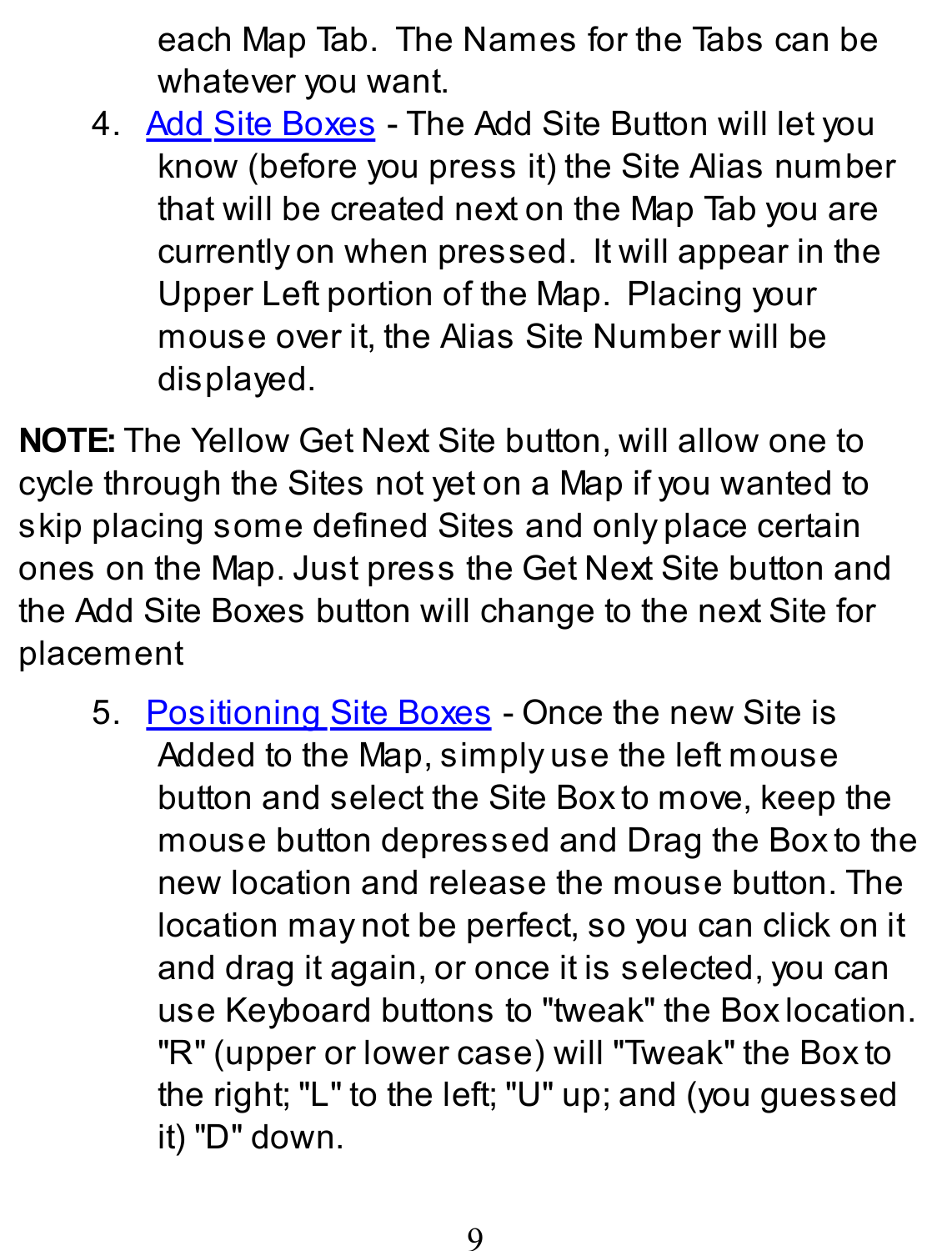- 6. Deleting a Site Box You can delete a Site Box if needed after it is created. Just right-click the Site Box to delete and press Yes.
- 7. Changing a Site Box Size-You can select the Site Box after creation and modify it's size by changing the value. Just left-click the Site Box and change the size value in the field.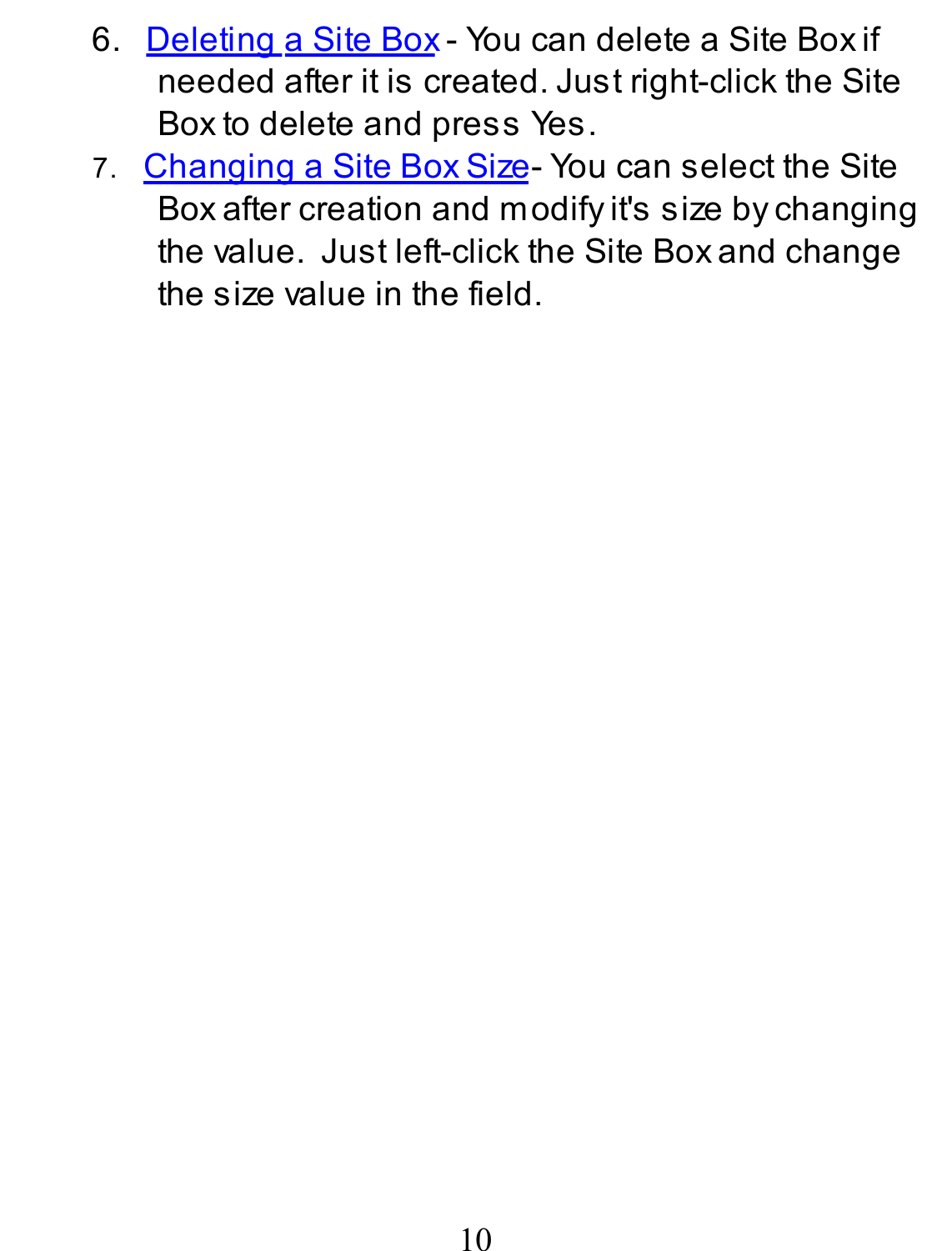## **Sizing Map**



First, you will need to make the Maps as large as possible for your smallest screen computer you are operating with RVPark Software. The Height & Width can't be made larger than than the computer screen can handle that you are working on. If you use the Largest Screen computer and you have smaller screen computers, the Image and some of the Sites may not be visible.

In the Width Box enter the number you are happy with. When you click on the Height Box, providing focus there, the Image and panel features will change. Then enter the Height you want and either press Enter or select the Width box again which will change the focus and the Image and panel features will change to suit the new number.

| 1) Enter the Width and Height for the Image |       |      |                      |  |
|---------------------------------------------|-------|------|----------------------|--|
|                                             | 18800 | 8520 | <b>Remaining Sit</b> |  |
|                                             |       |      |                      |  |

**Tip: You may need to reduce your Windows Task Bar at the bottom of the screen and stretch the Map Maker panel at the bottom to view everything.**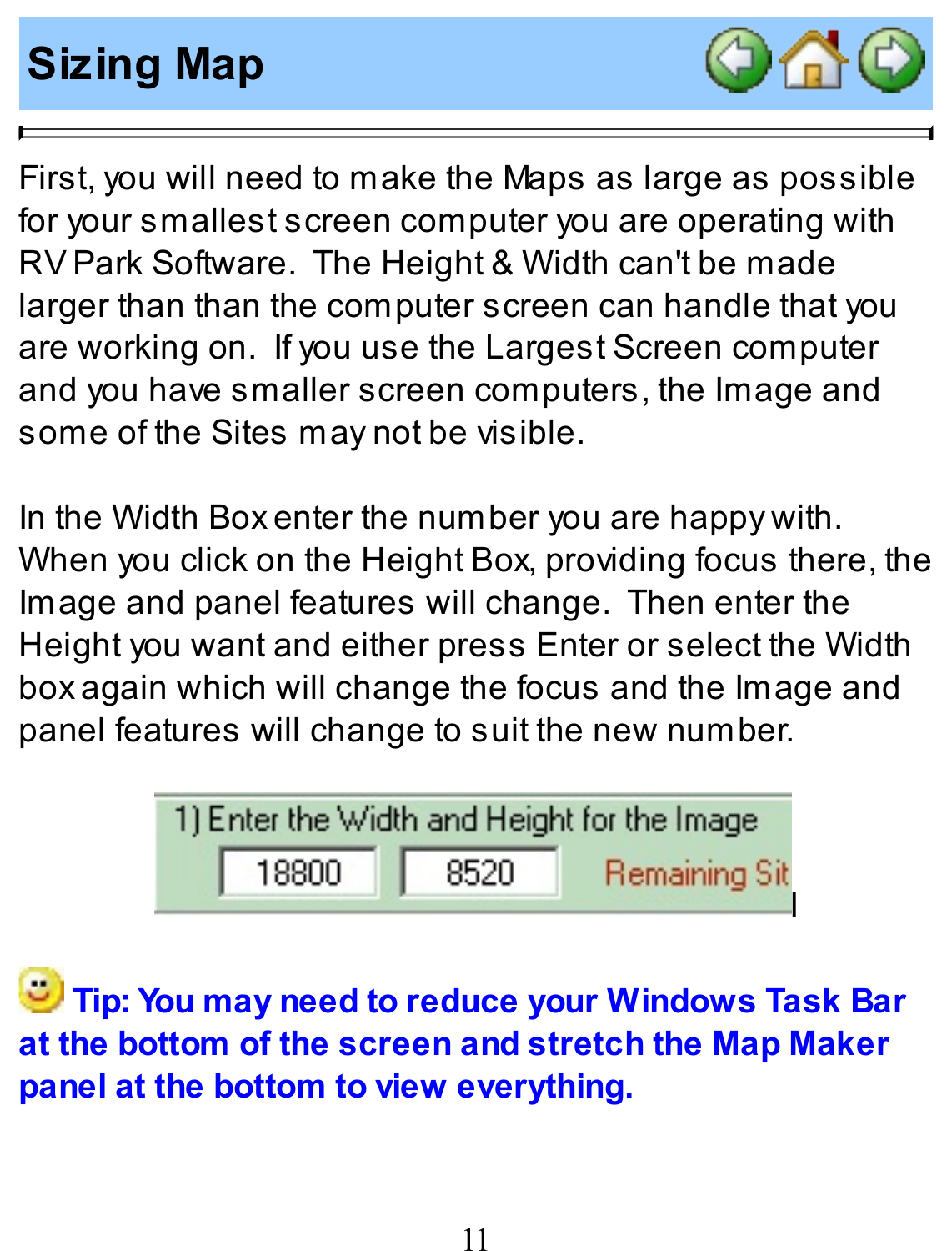Next, you can Determine the Number of Maps you want to use.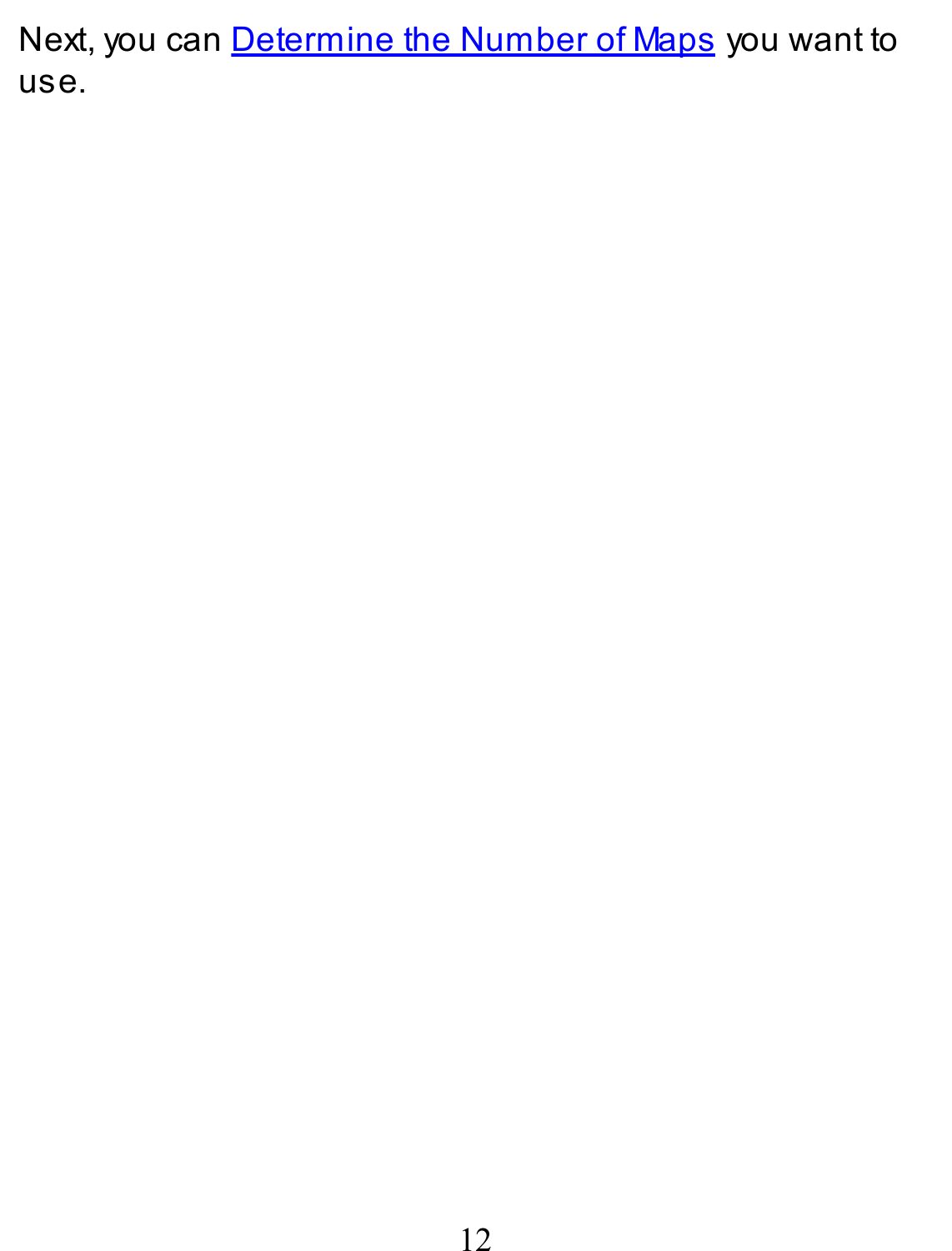# **Determine Number of Map(s)**



You can have up to 4 Maps. The fewer Maps you use the easier time you will have using them in the RVPark Software, but sometimes one just doesn't do the trick. So, you can define up to 4.



Use the DropDown to determine how many Maps you want. Once selected, you will see the same number of Tabs at the top of the Panel.

Next, you will need to enter the Map Images & Names.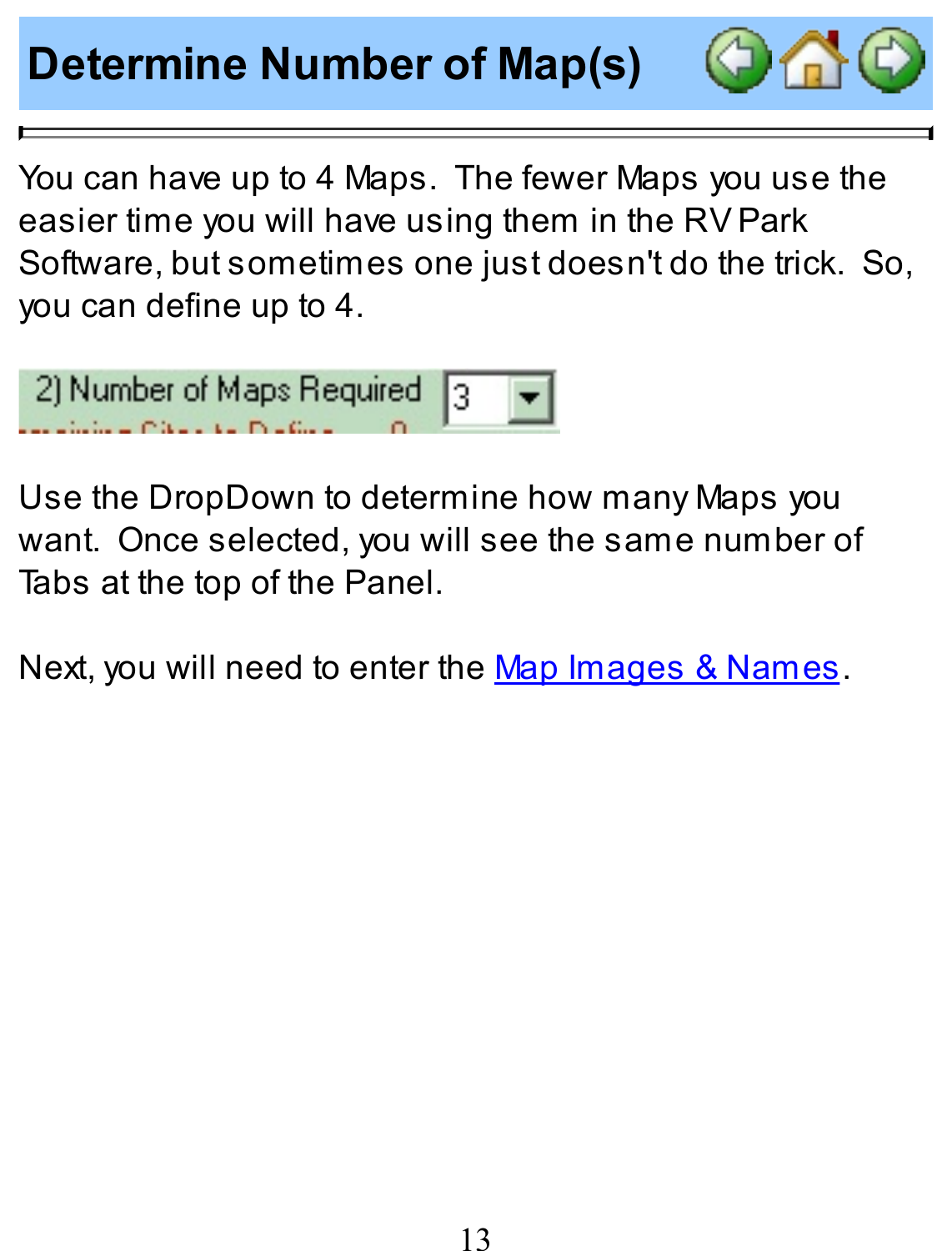## **Map Images & Names**



For each Map you will need an Image and a Tab Name. The Image can be a JPG or GIF (others may work, but these are the best). Put the Images in the Database Directory and enter their names in the fields for each Map Tab. The Names for the Tabs can be whatever you want.

| Map Image Name        | parkmap.jpg |
|-----------------------|-------------|
| Map Tab Text Main Map |             |

Just enter the Map Image Name and move the focus to the Map Tab Text field (or press Enter) and the Map Image should be displayed. If you do not see the Image, you will get an error message telling you the Image can't be found.

You can also Double-Click in the Map Image field and the Images (bmp; jpg; and gif) will be listed from the Database Directory. This may simplify typing in the Image File Name.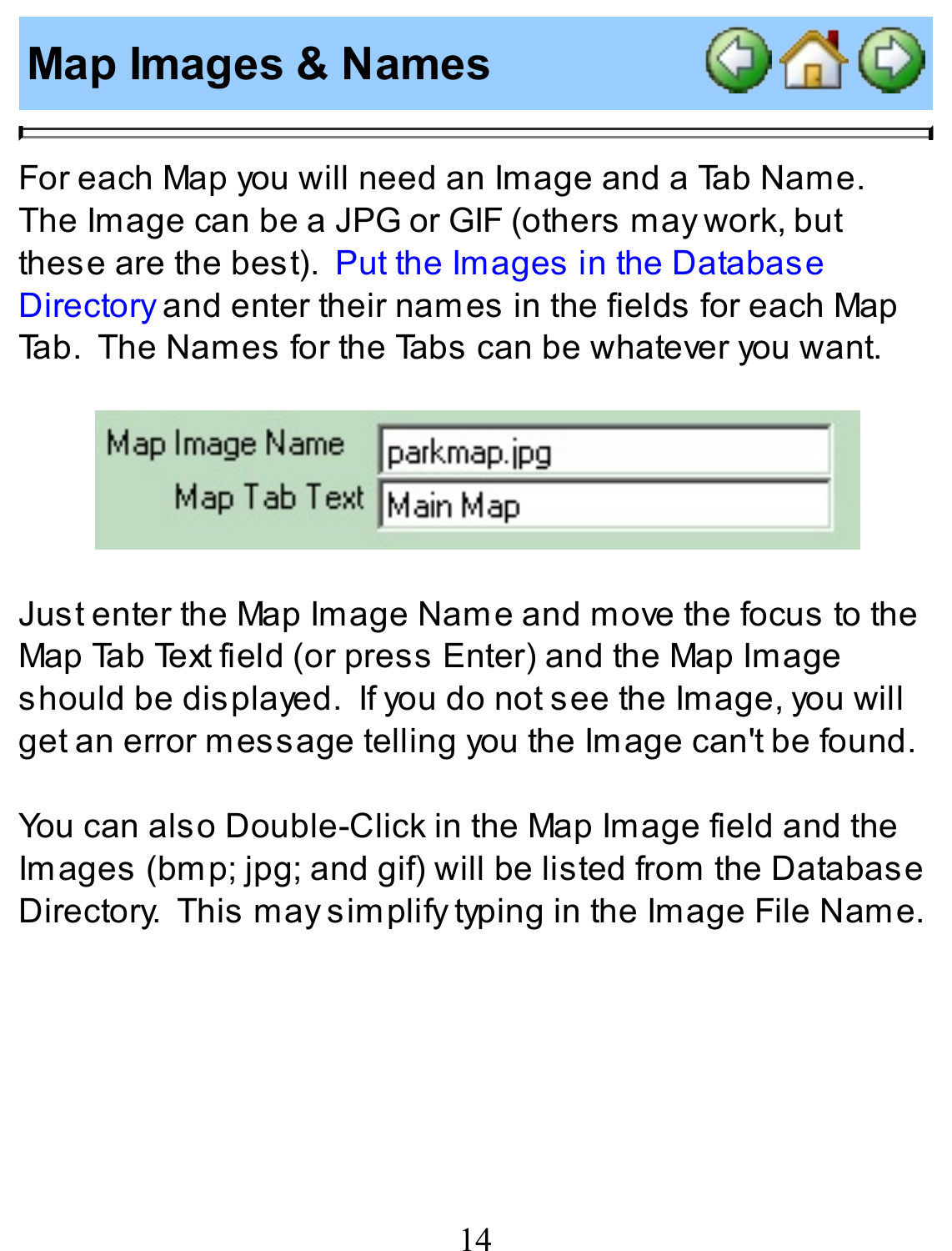|   | <b>Ex</b> Find Park Map Images                                                                                                                                                               |              |  |          | $\vert x \vert$ |
|---|----------------------------------------------------------------------------------------------------------------------------------------------------------------------------------------------|--------------|--|----------|-----------------|
|   | Remember, the Park Map Image MUST reside in the RV Park Database Directory. Select the Image File<br>Name and Press Continue.                                                                |              |  |          |                 |
|   | back.gif<br>foreward.gif<br>questdiscount.bmp<br>home.gif<br>map-icon.gif<br>occupied.jpg<br>open.bmp<br>open.jpg<br>ParkMap.jpg<br>ParkMap2.jpg<br>ParkMap3.gif<br>reserved.jpg<br>RV32.JPG |              |  |          |                 |
| â | Map Image File Name                                                                                                                                                                          | ParkMap2.jpg |  | Continue |                 |
|   |                                                                                                                                                                                              | ONE          |  |          |                 |

Simply select the Image listed and press the Continue button to see the image.

Select the Map Tab Text field and enter the Name you wish to use for the Map Tab and either press Enter or change the focus from that field to something else and the Tab Text should change.

| Map Image Name parkmap.jpg |  |
|----------------------------|--|
| Map Tab Text Main Map      |  |

#### NOTE: The Image will be Stretched to fit in the window, so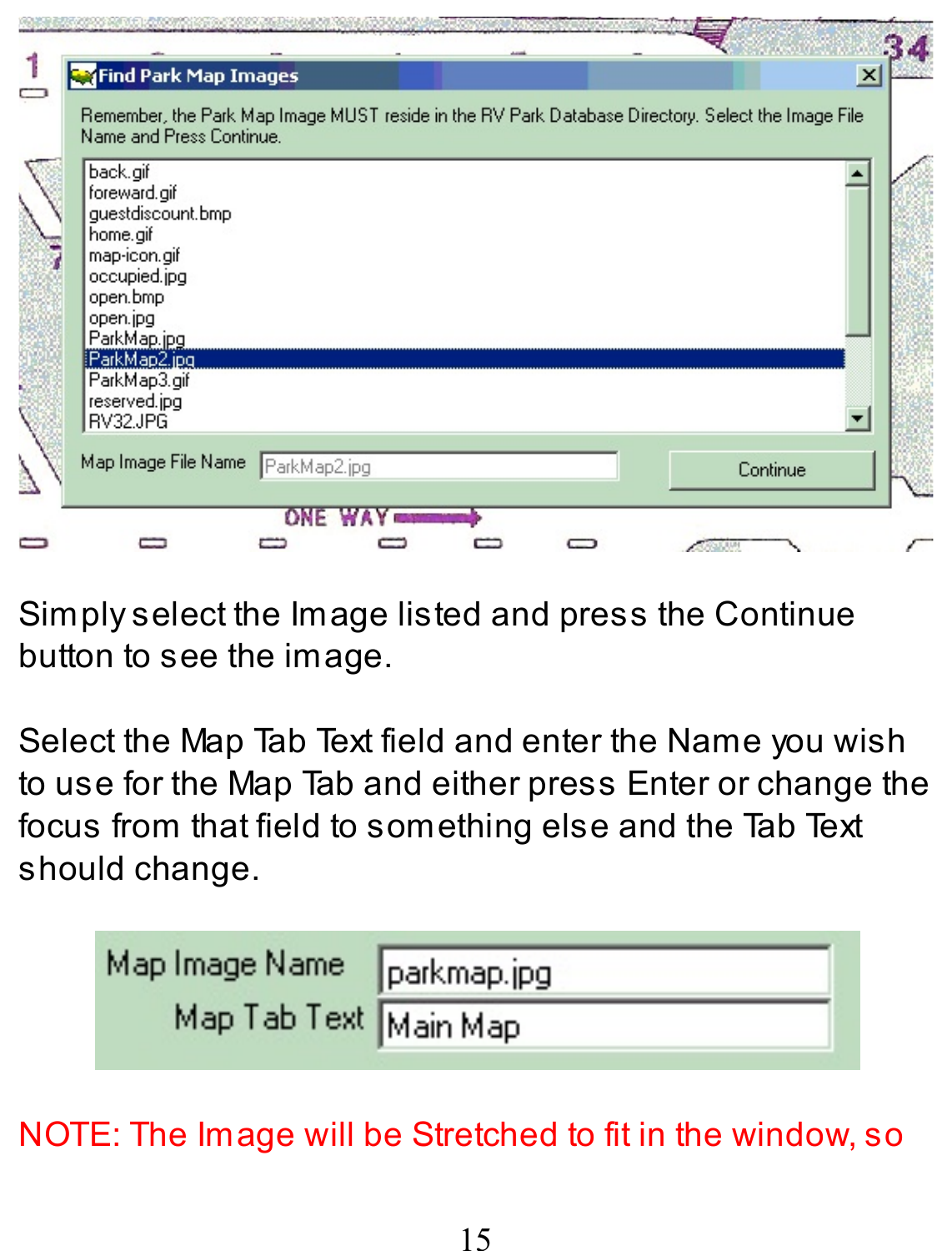there may be some distortion and/or out-of-scale skewing that may occur. The best Image size may be close to 18500 wide X8400 tall pixels (or proportioned there by).

This will need to be done for each Map Tab defined.

Next, go to **Add Site Boxes**.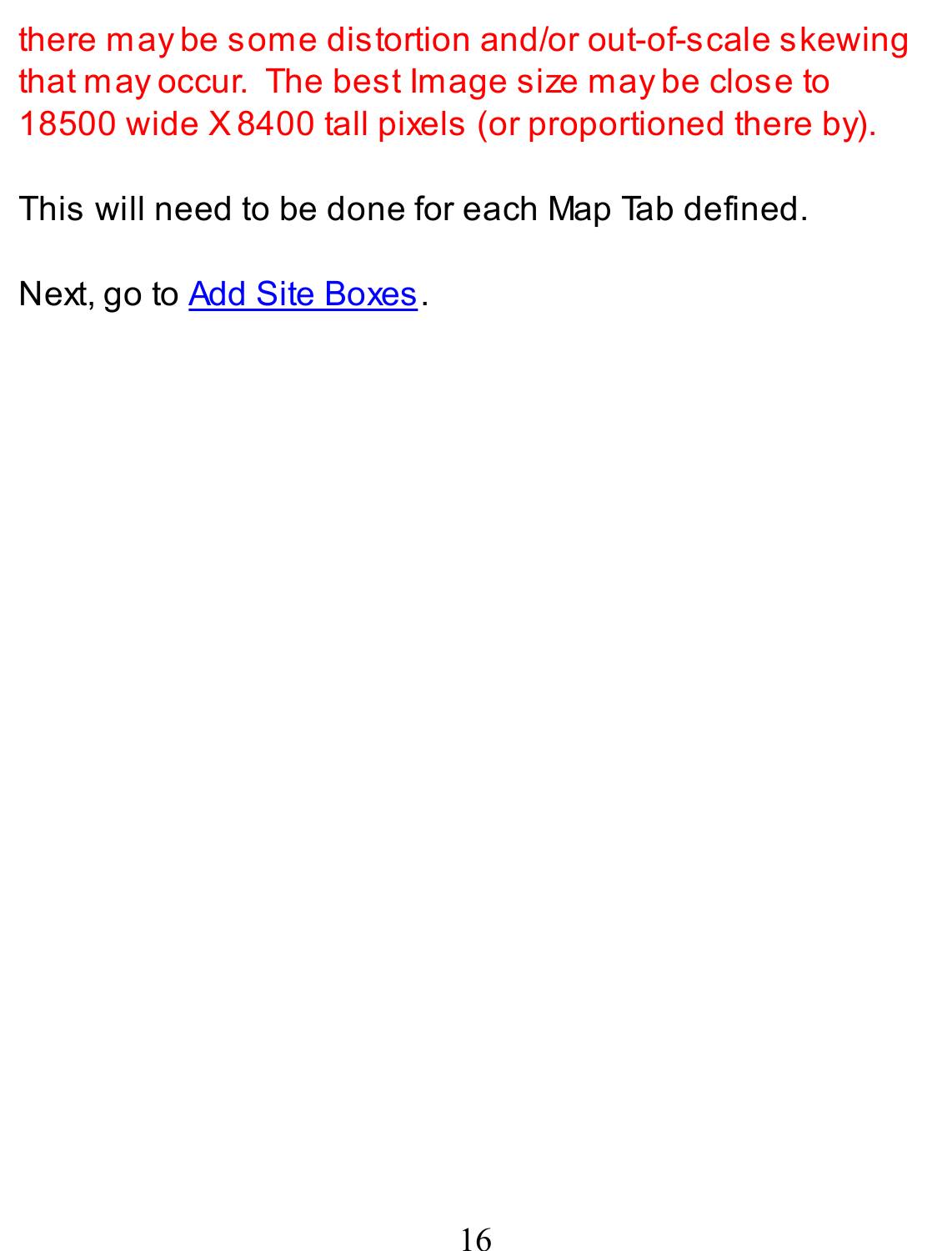#### **Add Site Boxes**



The Add Site Button will let you know (before you press it) the Site Alias number that will be created next on the Map Tab you are currently on when pressed. The new Box will appear in the Upper Left portion of the Map. Placing your mouse over it, the Alias Site Number will be displayed.

| Site Box Size        | Add 002 Sitebox |
|----------------------|-----------------|
| <b>Get Next Site</b> | Refresh Map     |

**TIP: Each Site Box size can be different. The Default is 300, but it can be as small as 200 or as large as is practical. Before pressing the Add Sitebox button, you may want to enter the size of Box you want created. You can select the Site Box after creation and modify it's size by changing the value.**

**TIP2: The Get Next Site button will allow one to cycle through the defined Sites that are not yet placed on a Map, if you want to skip some sites and position a particular one on the Map. Each time you press the Get Next Site button the Add Site Button will be updated to the next Site Alias for placement on the Map.**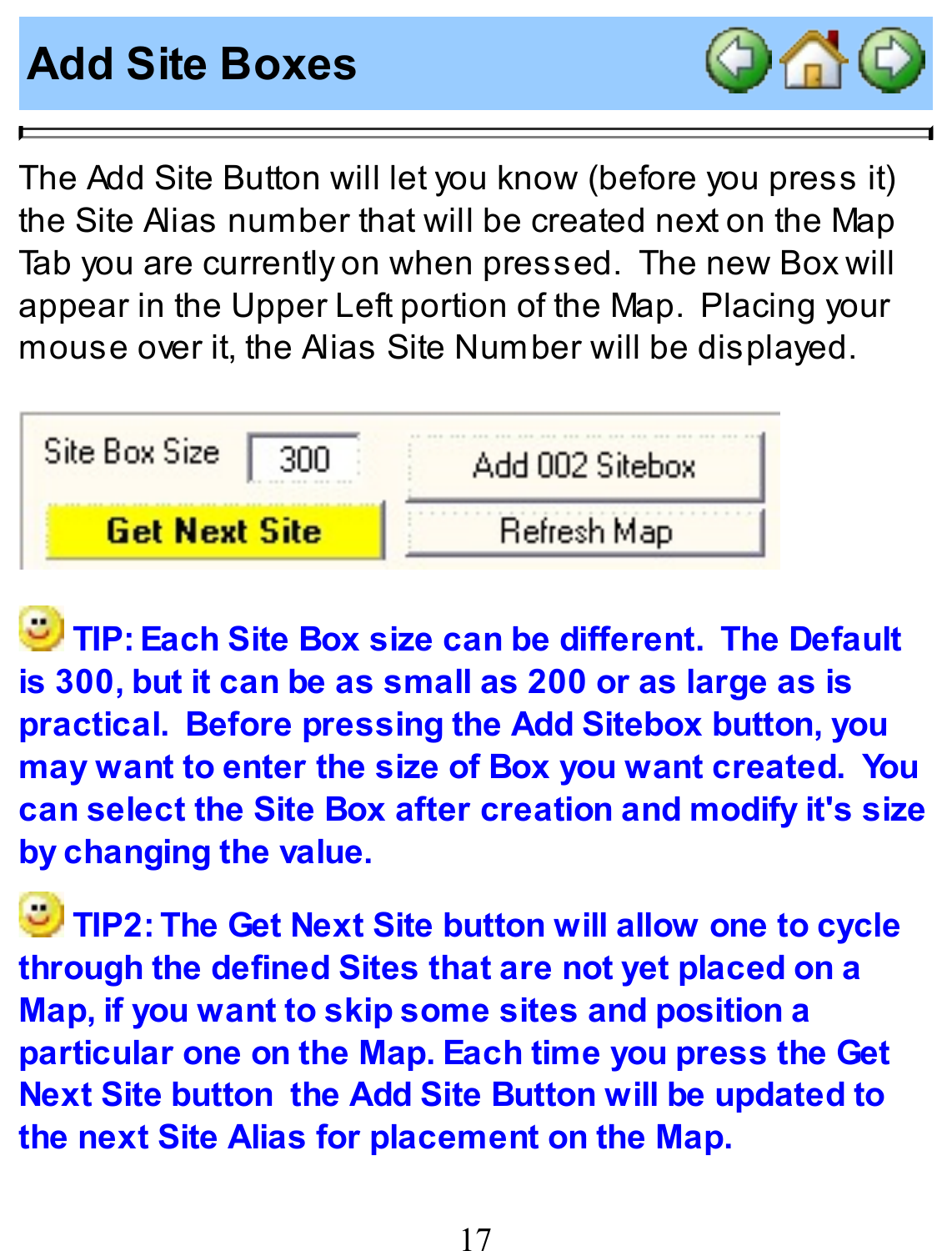Then, you will need to **Position the Site Box**.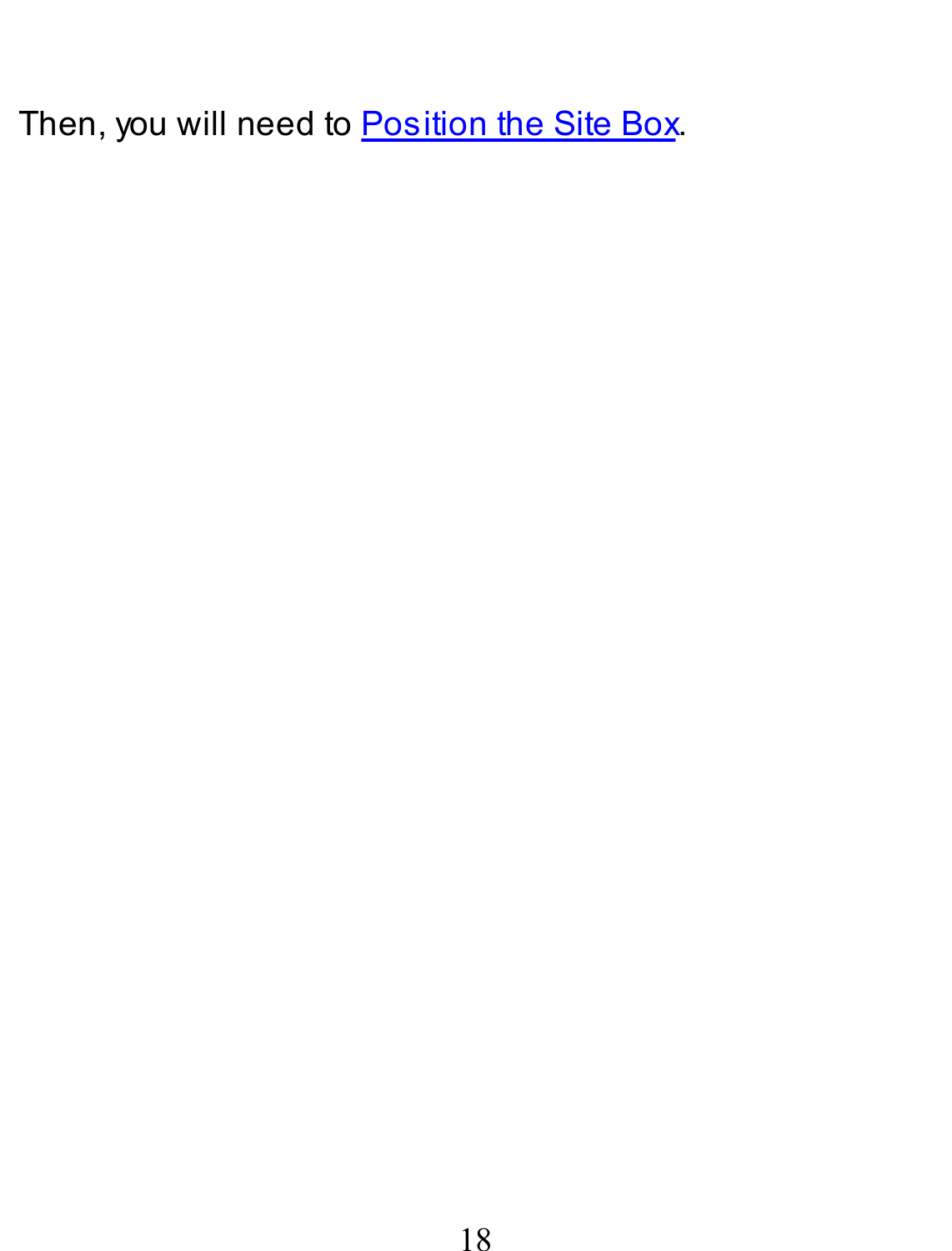### **Position Site Boxes**



Once a new Site Box is Added to the Map, simply use the left mouse button and select the Site Box to move, keep the left mouse button depressed and Drag the Box to the new location and release the mouse button.

**Tip: I usually Drag the Box close to where it needs to be (about a Box away) and release the mouse. Then I move it again to the exact (or so) spot. This is because when you use the Drag & Drop feature, the Box isn't accurately positioned and if you try to move it a small amount (such that the mouse is still over the Box you are moving, it DOESN'T move).**



**Big Tip: Tweak the Box -** The location may not be perfect, so you can click on it and drag it again, or once it is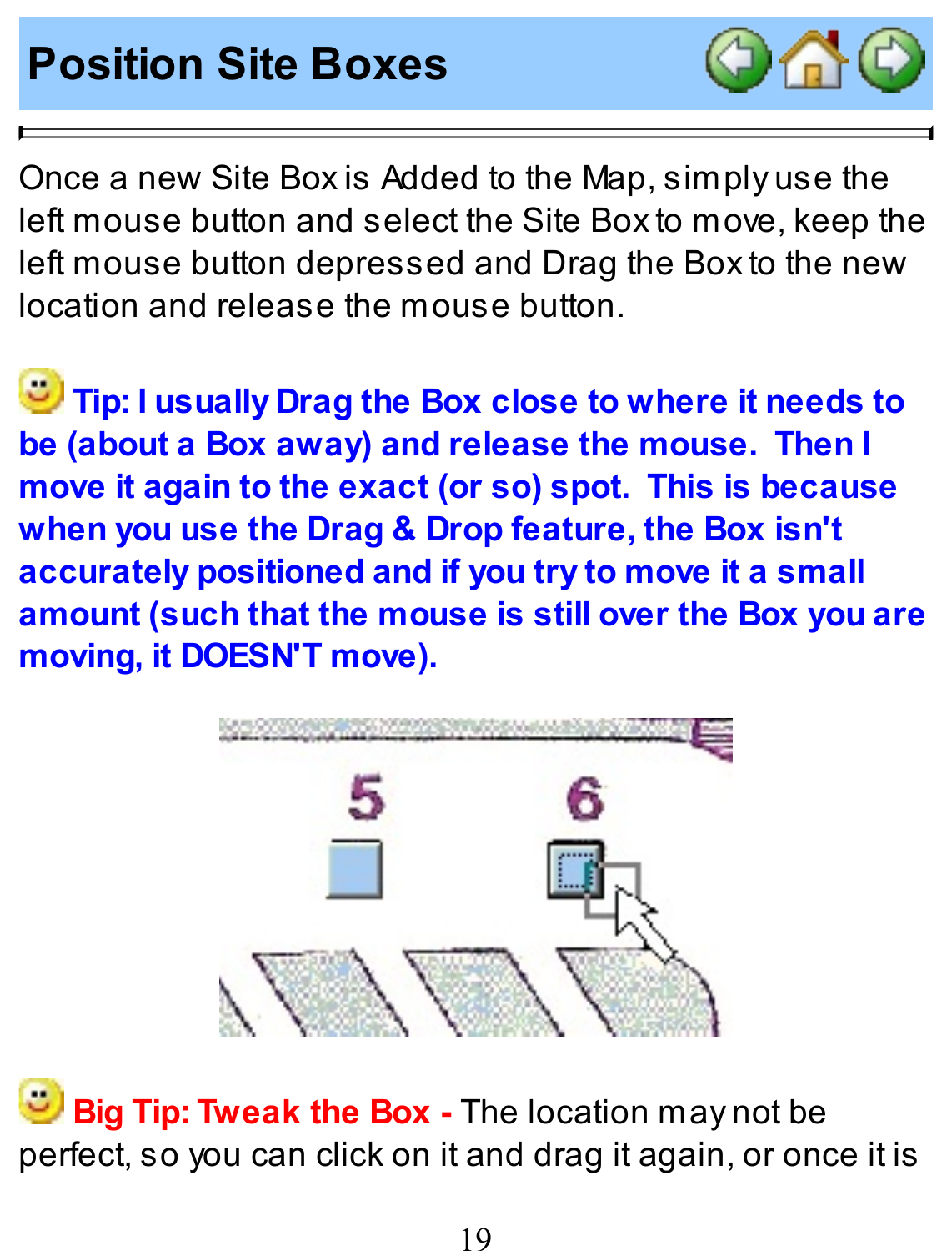selected, you can use Keyboard buttons to "tweak" the Box location. "R" (upper or lower case) will "Tweak" the Box to the right; "L" to the left; "U" up; and (you guessed it) "D" down. **Also, after Dragging a Box to a new location a Tweak Box PopUp will appear that will let you fine tune the Box's location. Press any Arrow button to move the box. Once the Arrow Button is Selected, you can press and hold the Enter Key on your Keyboard to continuously move the selected Box in the direction of the Selected Arrow Button ... a lot easier.**



**To get rid of the PopUp, just select anything other than the PopUp. To get it back Drag the Box you want to Tweak to a new location.**

If you need to Delete or Change the Site Box go to these pages.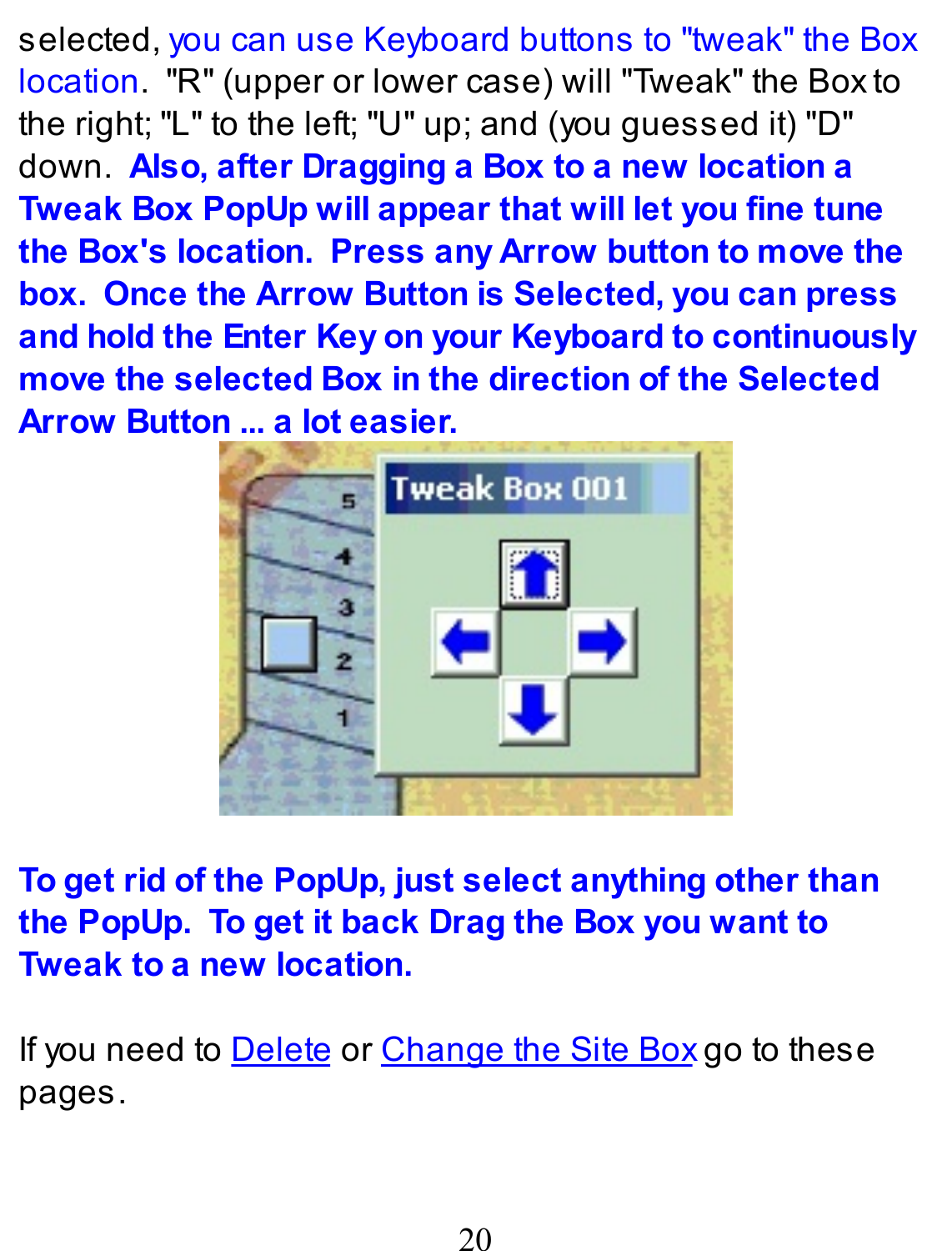# **Deleting a Site Box**



You can delete a Site Box if needed after it is created. Just right-click the Site Box to delete and press Yes.

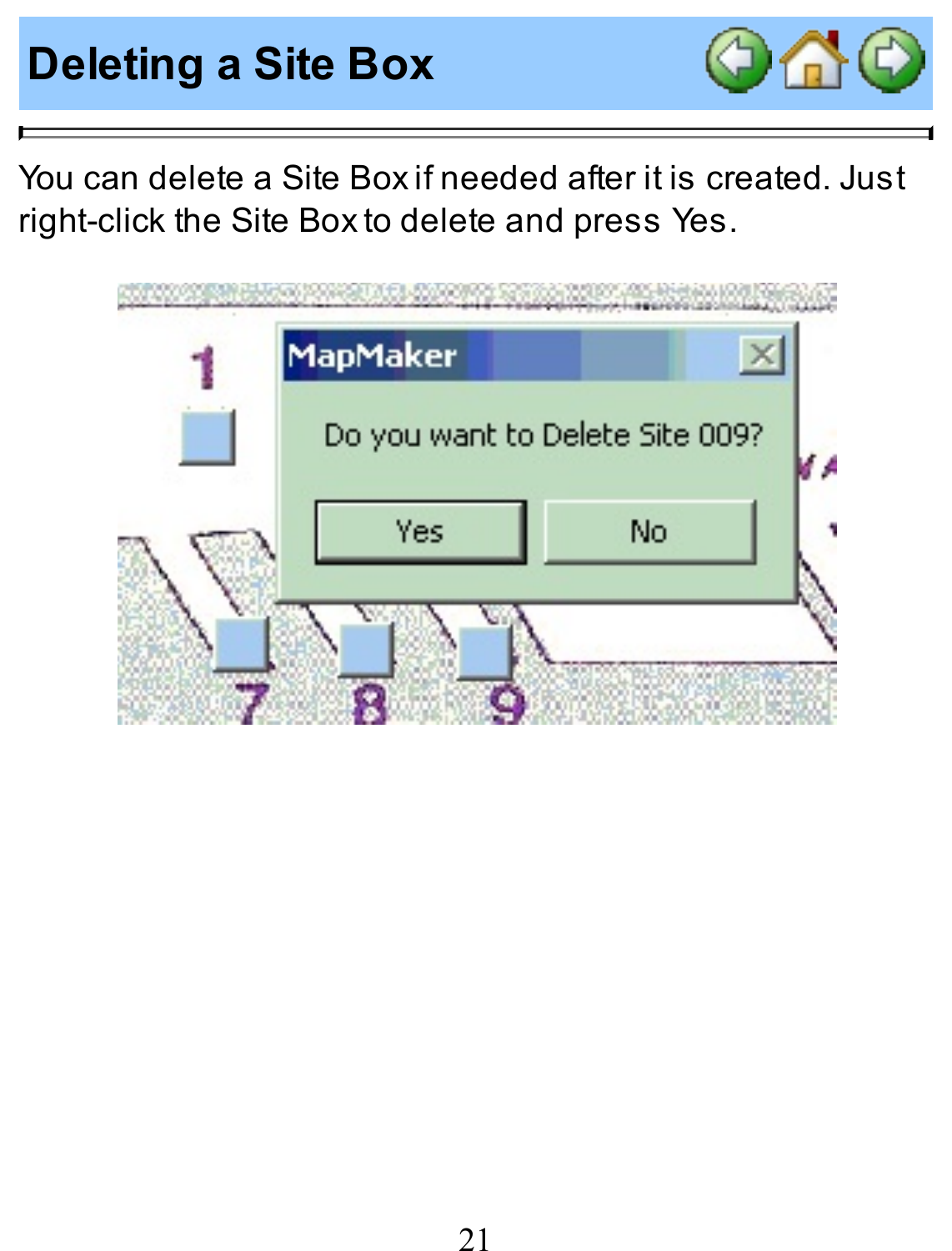**Changing a Site Box Size**



You can select the Site Box after creation and modify it's size by changing the value. Just left-click the Site Box and change the size value in the field.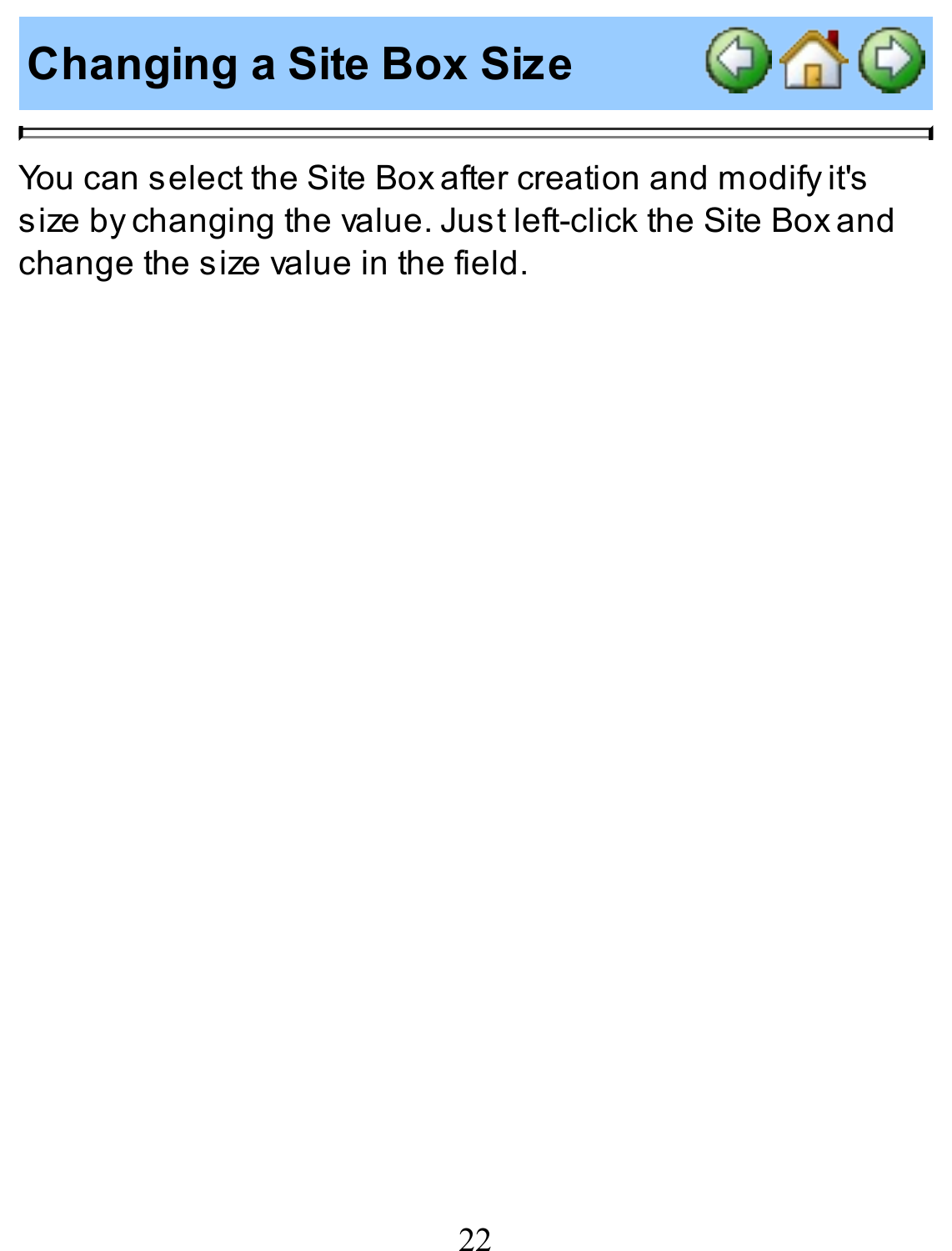# **Disable Maps in RV Park**



If you change your mind and want to disable Maps in RV Park, simply set the Number of Maps to "0". This action will immediately Disable Maps in RV Park, but does NOT delete any Map settings you have done. That is, if you take the time to set up your Maps and the Locations and Sizes for all (or some) of your Site Boxes, setting the Maps to "0" does NOT destroy or delete that information. It simply turns Off the use of Maps in RV Park Software.

| 2) Number of Maps Required | lr |  |
|----------------------------|----|--|
| tes to Define<br>74        |    |  |
|                            |    |  |
|                            |    |  |
|                            |    |  |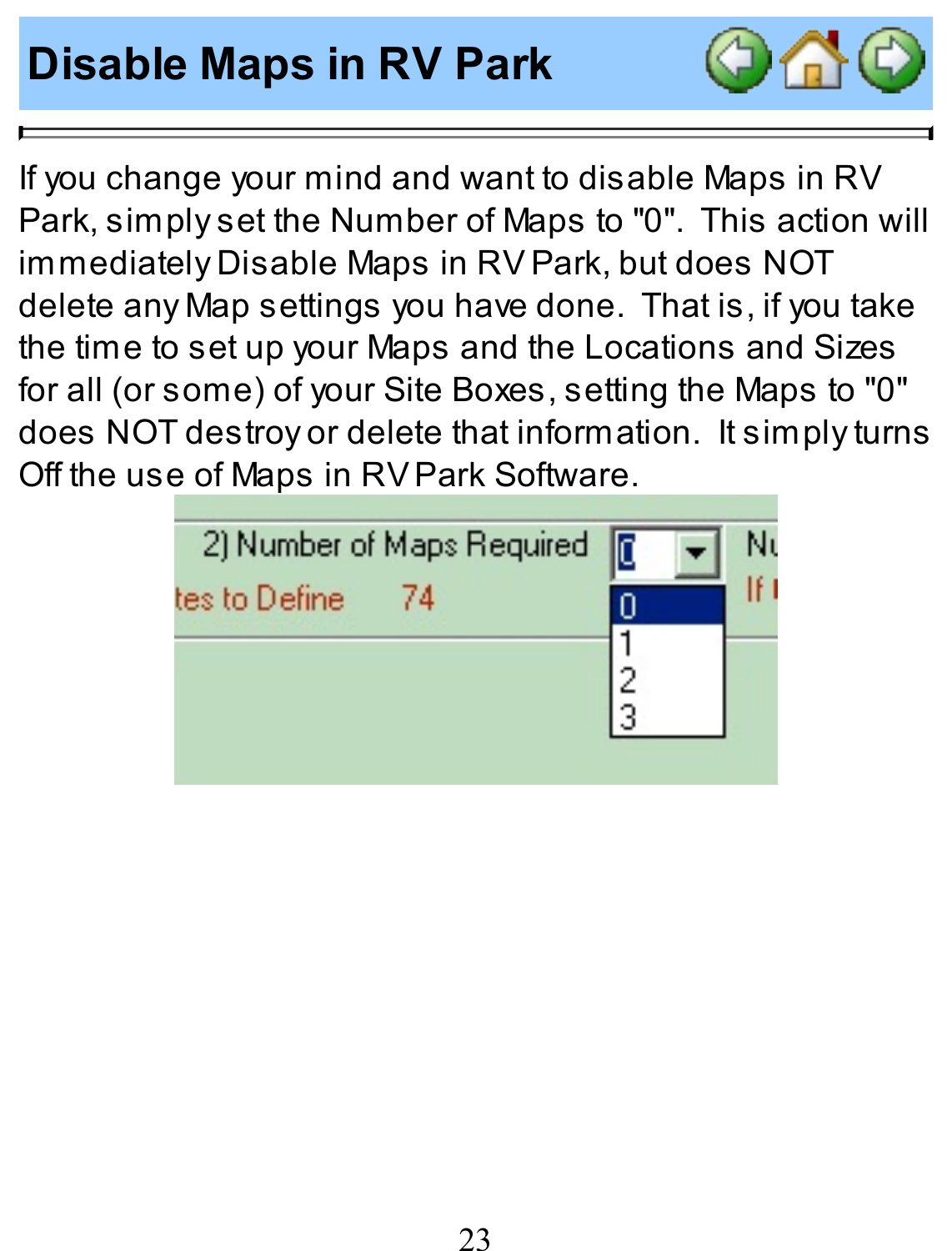# **Reset Map Size/Legends/Boxes**



There are situations where the Maps may not display correctly on a computer. Most likely, the Maps and Site Boxes were setup on a computer with a larger display and then when you attempt to view the Maps on the computer the menus and possibly part of the Maps themselves are not visible. There is a new feature to reset the Map size defaults, Legend location defaults, and remove all Site Boxes, so you can rebuild the Maps from scratch. NOTE: When you reset the Map sizes, all of the Boxes will need to be relocated anyway. There are 4 options in the Reset Hgt/Wdt tool in the Help Menu.

1) Do you want to Reset Height, Width, Legend Locations, to Default Values, and remove the Site Boxes? This does it all, and therefore the other options will not be presented. If this is not used, the other 3 will be presented.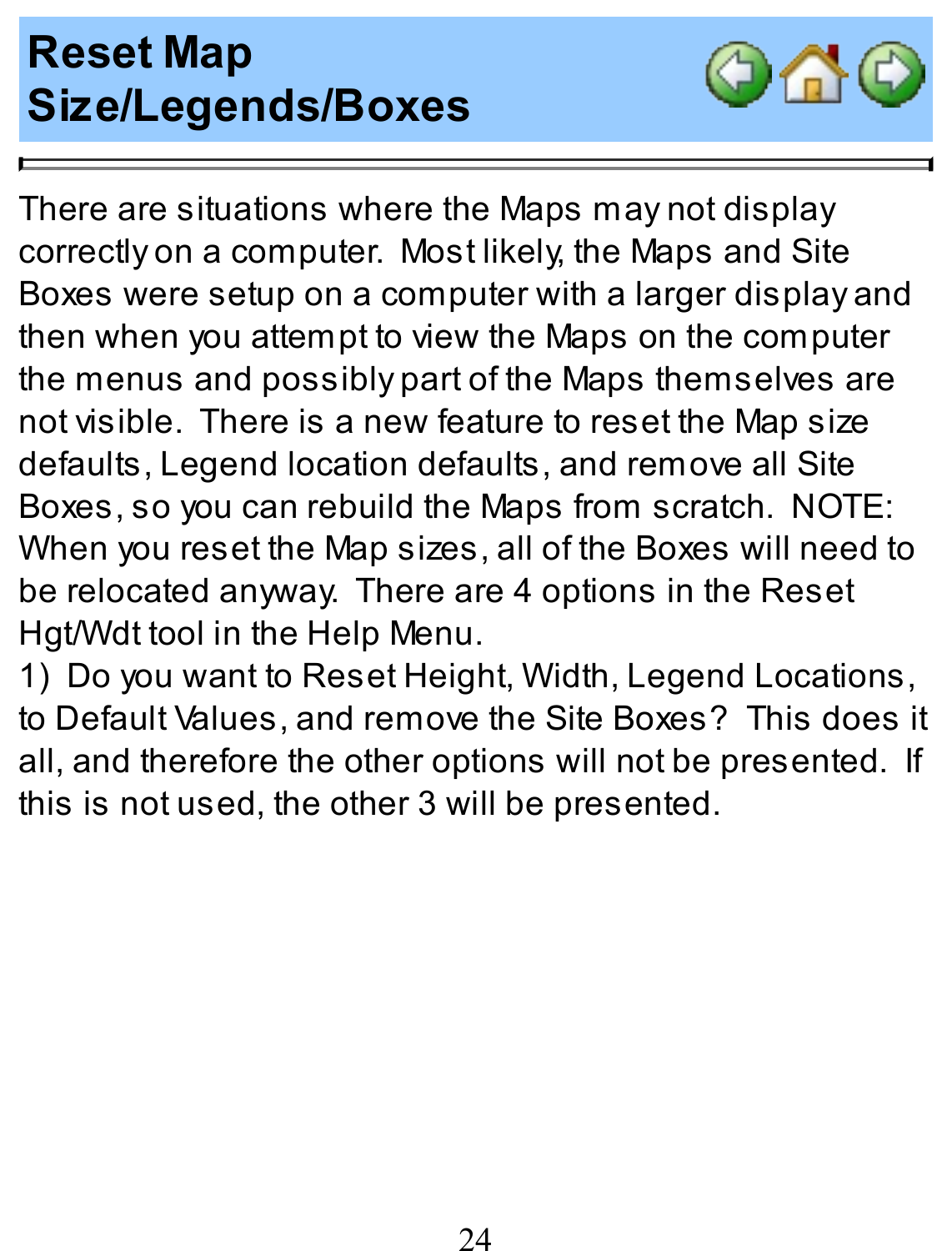

2) Do you want to Reset ALL Legends locations to Default Values? This will reset the Legend locations to default positions.

3) Do you want to Resize the Height and Width, without deleting anyBoxes? This will only reset the Map image Height and Widths to their defaults.

4) Do you want to Remove ALL Site Boxes from All Maps? This will delete all of the Site Boxes from all of the Maps, so you can recreate them.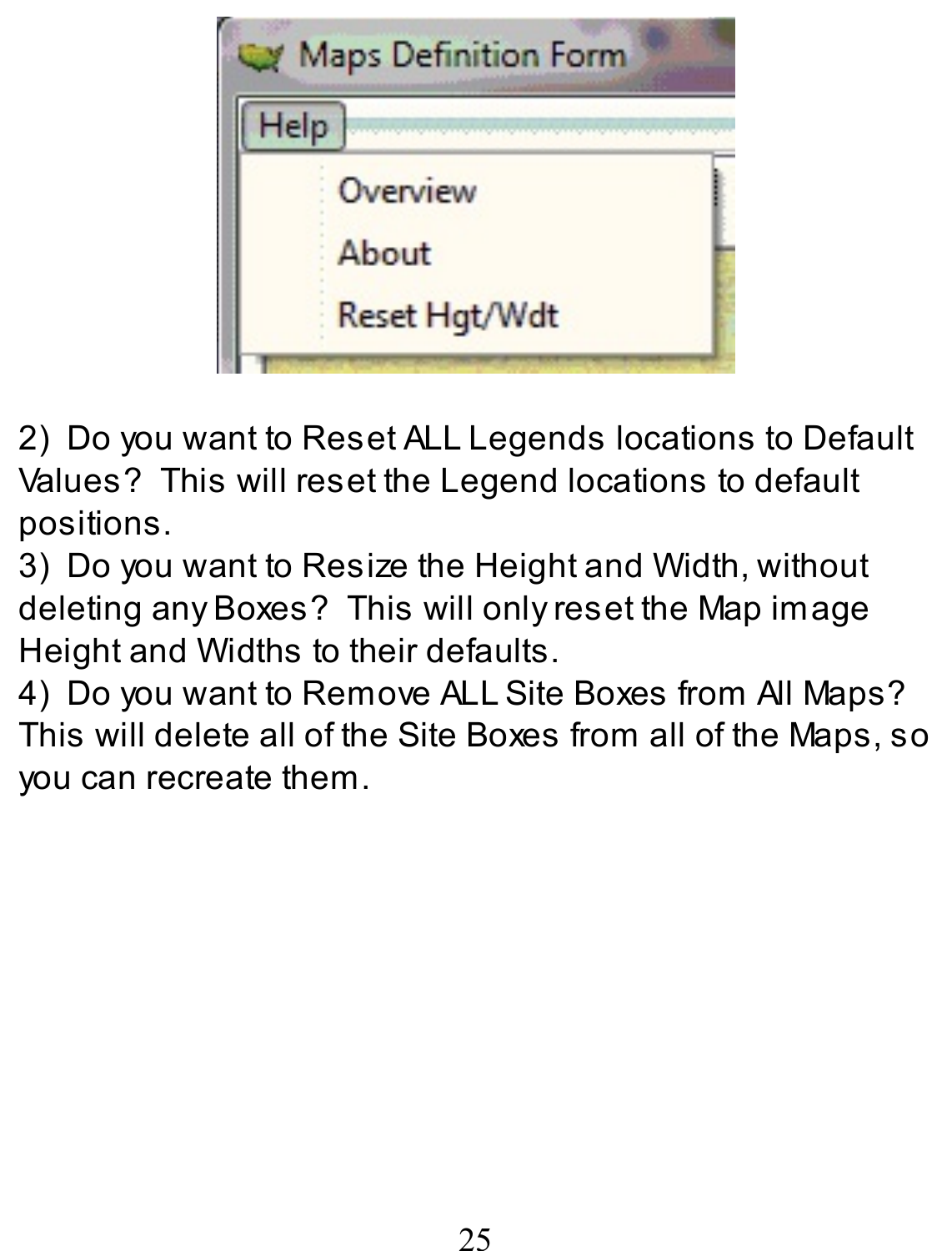# **Frequently Asked Questions (FAQ)**

þ.



Q: Does E-Business Made Simple build Maps for us? A: We could, but recommend it isdone by you the Customer. This is because we would need a copy of your database (Park.MDB) and Images of your park and some time to create. Any changes and new reservations would have to be added back to your database after we finished. Not real clean. This wasdesigned for you to do.

Q: Can E-Business Prepare the Map Image for us? A: Yes, if you will send us your Art Work for your Park, we can prepare a JPG or GIF Image and Email it back to you. You can usually have someone local do this for you. We charge \$25 and will need your MapMaker pixel settings; a check for \$25 made out to W. H. Lusby (not E-Business); and an EMail address to send the Image to.

Q: Why would I ever want more than one Map to reflect my Parkor Property Management situation?

A: There are situations where one Map just doesn't do the trick. RV Parks are now renting Storage Lockers and/or Boat Slips and/or RV Storage spaces or sometimes the Park is so spread out that one map doesn't do justice to a Park with sections that are separated by a distance. Multiple Maps can provide a better way to organize and/or manage your particular situation.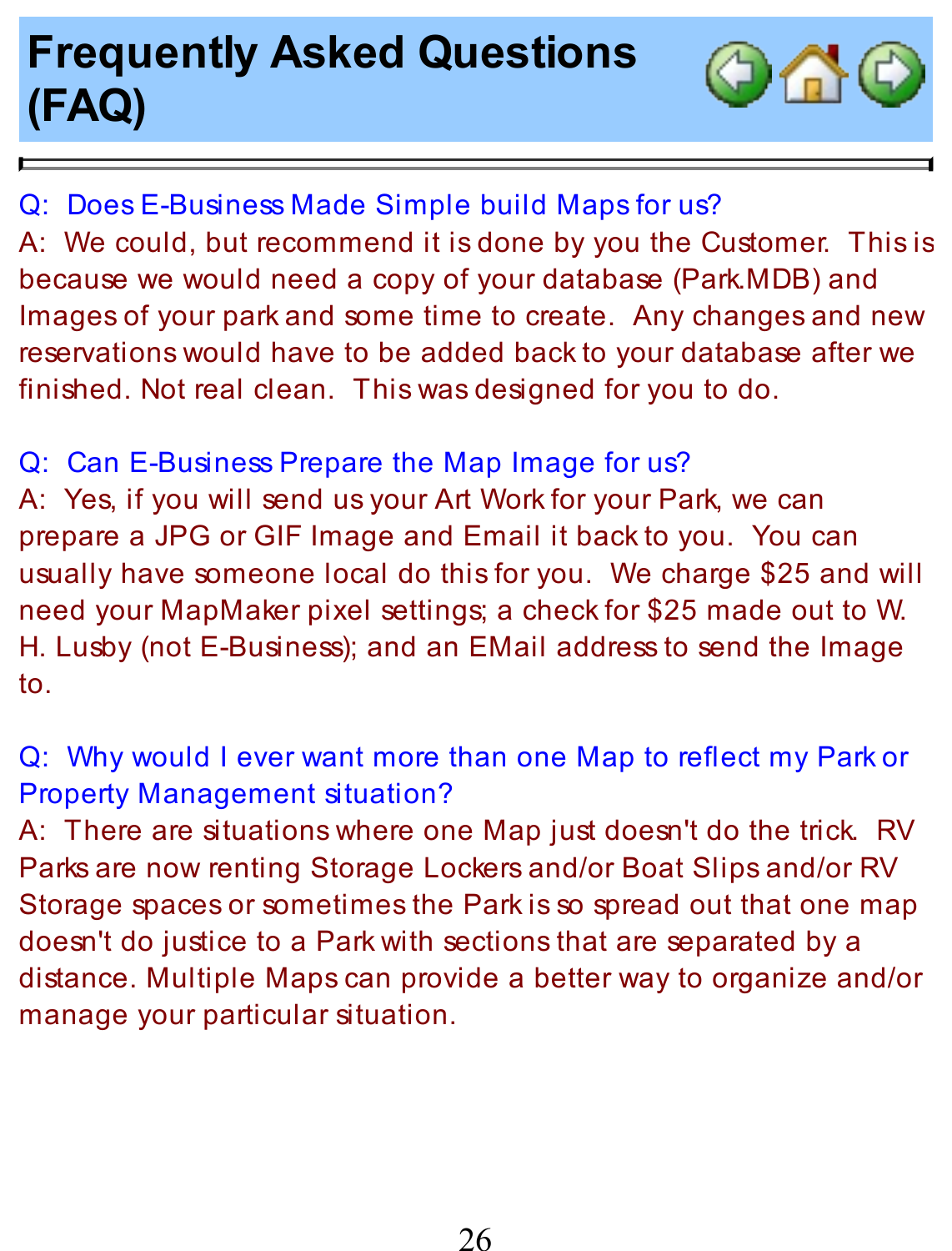#### **Revisions**



Version 1.4.0 (9-18-2018)

#### Enhancements:

1) Added the Get Next Site Button to cycle through defined Sites to a particular Site you want to place on a Map, asoppose to, having to alwaysput the next Site on the Map when you don't want that Site shown on the Map. Thanks, Jims

Version 1.3.0 (6-20-2015) Enhancements: 1) Added the Group Reservation option to the Legend. Version 1.2.1 (11-15-2014) Enhancements: 1) Added the Flagged option to the Legend.

Version 1.2.0 (1-15-2014) Enhancements:

1) Added a tool to reset the Map sizes. There are times when introducing a new computer may not permit you to see the menuson the bottom of the panel because the original setup of the Maps were defined on a system with a larger screen. Then when trying to display the Mapson a new computer with a smaller screen, the menuson the bottom of the panel are pushed out of view.

Version 1.1.0 (8-5-2013) Enhancements: 1) Added a 4th Map to MapMaker, You can now have up to 4 Maps for your Park or Property Management situation.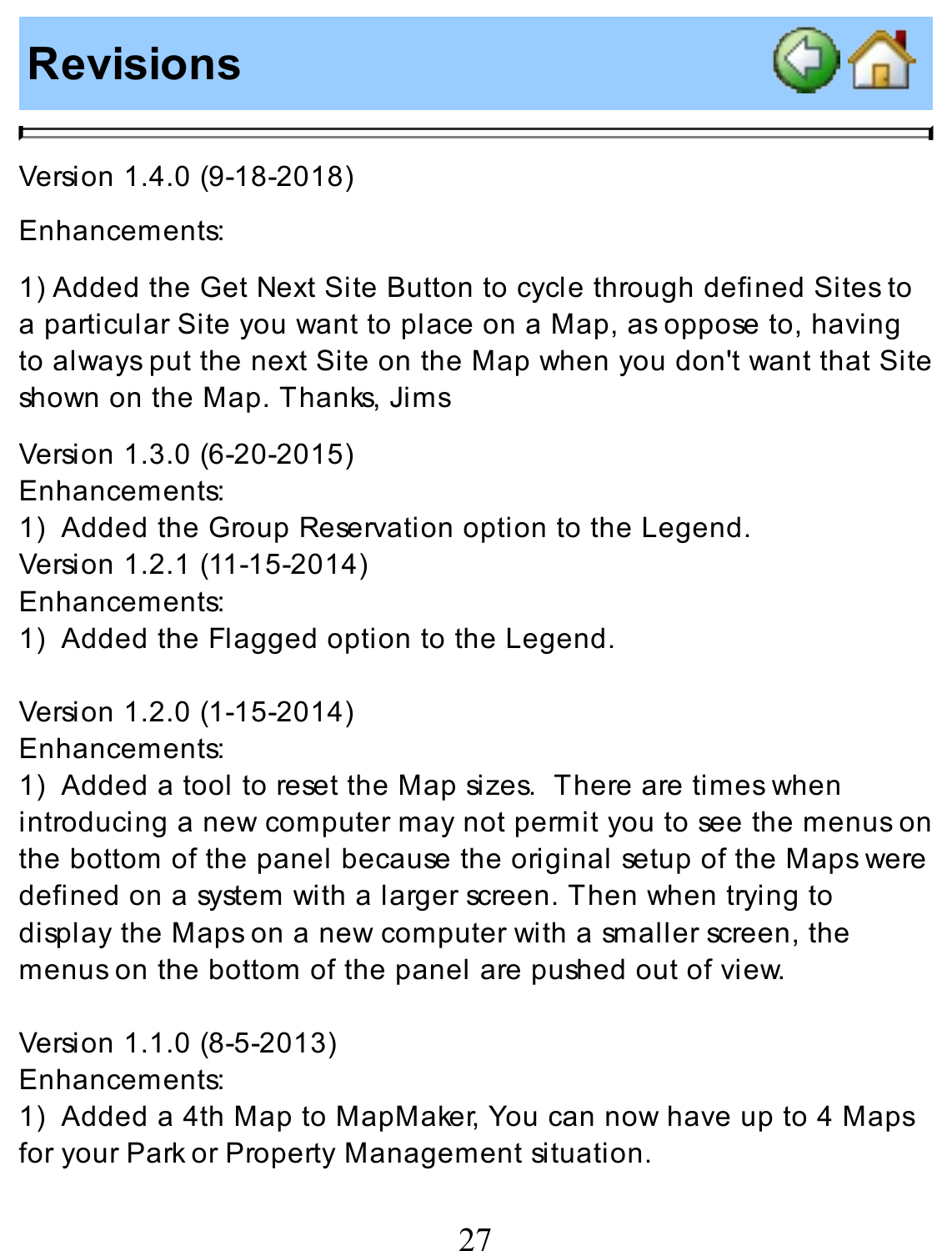2) Added verification for Siteson Mapsbefore removing a Map. Thisprotectsone from placing a Site on a Map and then deleting the Map without first removing the Site.

Version 1.0.8 (6-23-2013) Bug Fix: 1) Corrected a Bug when more than one map wasbeing created. When you returned to MapMaker, it wouldn't call in the Sites. -Thanks Steve

```
Version 1.0.7 (3-15-2013)
Bug Fix:
```
1) Added an error check for Map Images that weren't properly loading causing the Program to abend.

Version 1.0.5 (2-15-2013) Bug Fix: 1) Fixed the panel resizing issue to show the Map Panel more accurately when not at Maximized.

Version 1.0.4 (11-26-2012) Bug Fix:

1) Fixed a problem with moving the Legend Box to a low Horizontal position on larger screens.

2) The Tweak Tool wasn't properly Unloading when it lost focus.

Version 1.0.3 (07-26-2012) Enhancements: 1) Added a PopUp to help Tweaka Box location on the Map.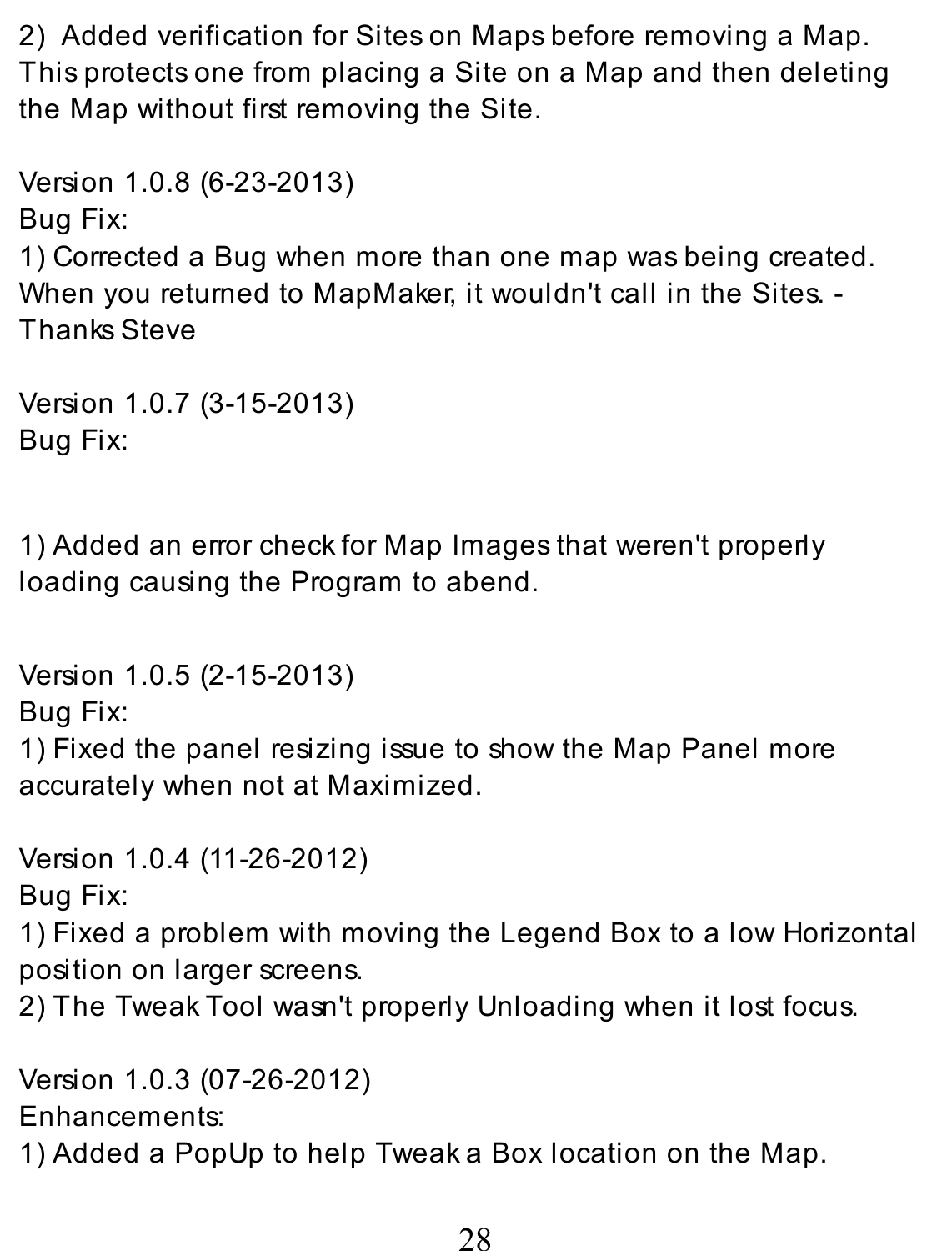Version 1.0.2 (05-26-2012)

Bug Fix:

1) Fixed a Bug "Error 360" when the program was restarted the counter was reset to 1 causing the error.

Version 1.0.1 (05-07-2012)

Enhancements:

1) Added a Database Directory Image File List Pop-Up to simplify entering the Map Image Names.

2) Added a "0" option to the Number of Maps to be able to Disable the use of Maps in RV Parkafter they have been enabled.

Version 1.0.0 (05-07-2012)

First release of tool.